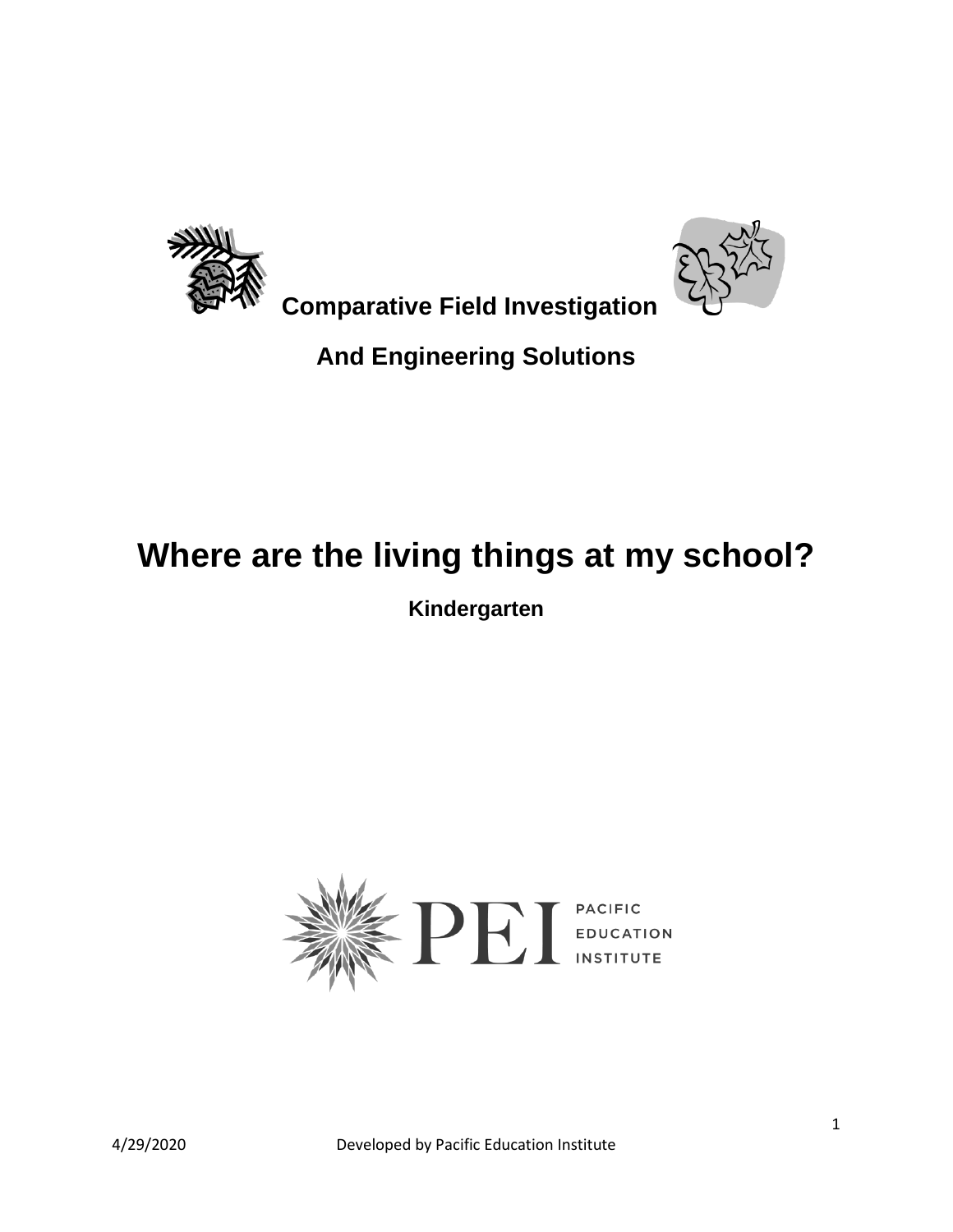

**Comparative Field Investigation & Engineering Solutions**

### **Where are the living things at my school?**

### **Overview**

Young students' imaginations bring so many things "to life" and they have a very intuitive sense of what "alive" versus "not alive" means. In this series of lessons students will hone their intuitive sense of biology and in the process discover what conditions are required for life. Students, in the first lesson, begin by playing a game of schoolyard bingo searching for both living and nonliving things found on the school grounds. Next, they will sort their bingo cards into what they initially think is living and non-living. Students use a pre and post sorting of items found in their schoolyard to document how much they learned through the lessons. Students will also investigate how sunlight impacts the temperature of surfaces. Finally, students will engineer and test a shelter that can change a surface's temperature to make it more compatible with a potential schoolyard creature.

### **Project Learning Tree Lessons**

These lessons are adaptations of Project Learning Tree activities: *Tree's as Habitats #10*, and *Schoolyard Safari #46.*

### **Background**

Kindergarten students may have trouble distinguishing between living and nonliving. For example, some may describe anything that moves as living or alive. Students may not yet understand the cycle of birth, growth, and death. Some students may not have yet cognitively reached the point of understanding that death is irreversible and may still believe it is a temporary state, like sleeping. Therefore, some students may classify nonliving things as dead.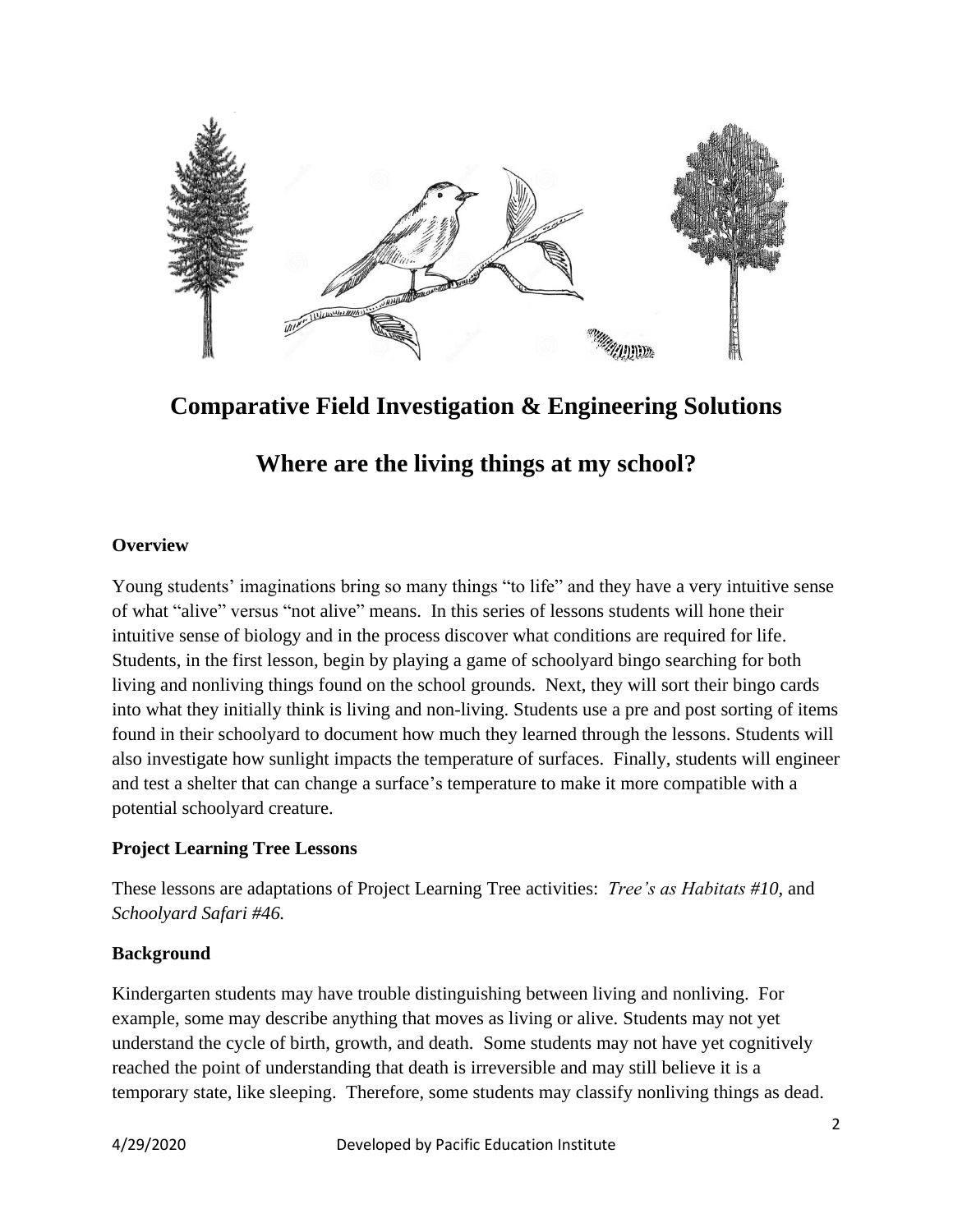In science "living" is anything that is or ever has been alive, (examples a stick, logs, seeds, eggs, rabbits); "nonliving" is anything that has never been alive (rock, water, metal, car).

Scientists have yet to develop a definition of life. Instead scientists have accumulated a list of characteristics that living things have in common; 1) living things grow and change, 2) living things use energy, 3) living things reproduce, 4) living things respond to stimuli, 5) living things maintain homeostasis, 6) living things are made up of cells, and 7) living things have DNA. Not all these characteristics are appropriate for Kindergarteners to try and understand.

Kindergarteners should understand that living things grow and change. This is an easy quality for them to comprehend because they know they have grown and changed. The concept of energy is not appropriate to introduce at this grade level; however, they should be able to understand that food is energy for living things. Students are capable of understanding that animals eat food, and plants make their food from sunlight. The third item referenced above, living things reproduce, can be understood by students when described as, "living things make more of their own kind." An additional characteristic that students can and should understand about all living things is that living things respond to changes in their environment. Living things prepare and adjust for season changes, examples of trees losing their leaves and animals going into hibernation. It is not appropriate to introduce the last three characteristics of living things as they require more advanced background knowledge. Therefore, no portion of these lessons will touch on the concepts of homeostasis, cells, or DNA.

### *The following is an excerpt from the Next Generation Science Standards Volume 2 Appendixes – Appendix I*

Engineering design in the earliest grades introduces students to "problems" as situations that people want to change. They can use tools and materials to solve simple problems, use different representations to convey solutions, and compare different solutions to a problem and determine which is best. Students in all grade levels are not expected to come up with original solutions, although original solutions are always welcome. Emphasis is on thinking through the needs or goals that need to be met, and which solutions best meet those needs and goals.

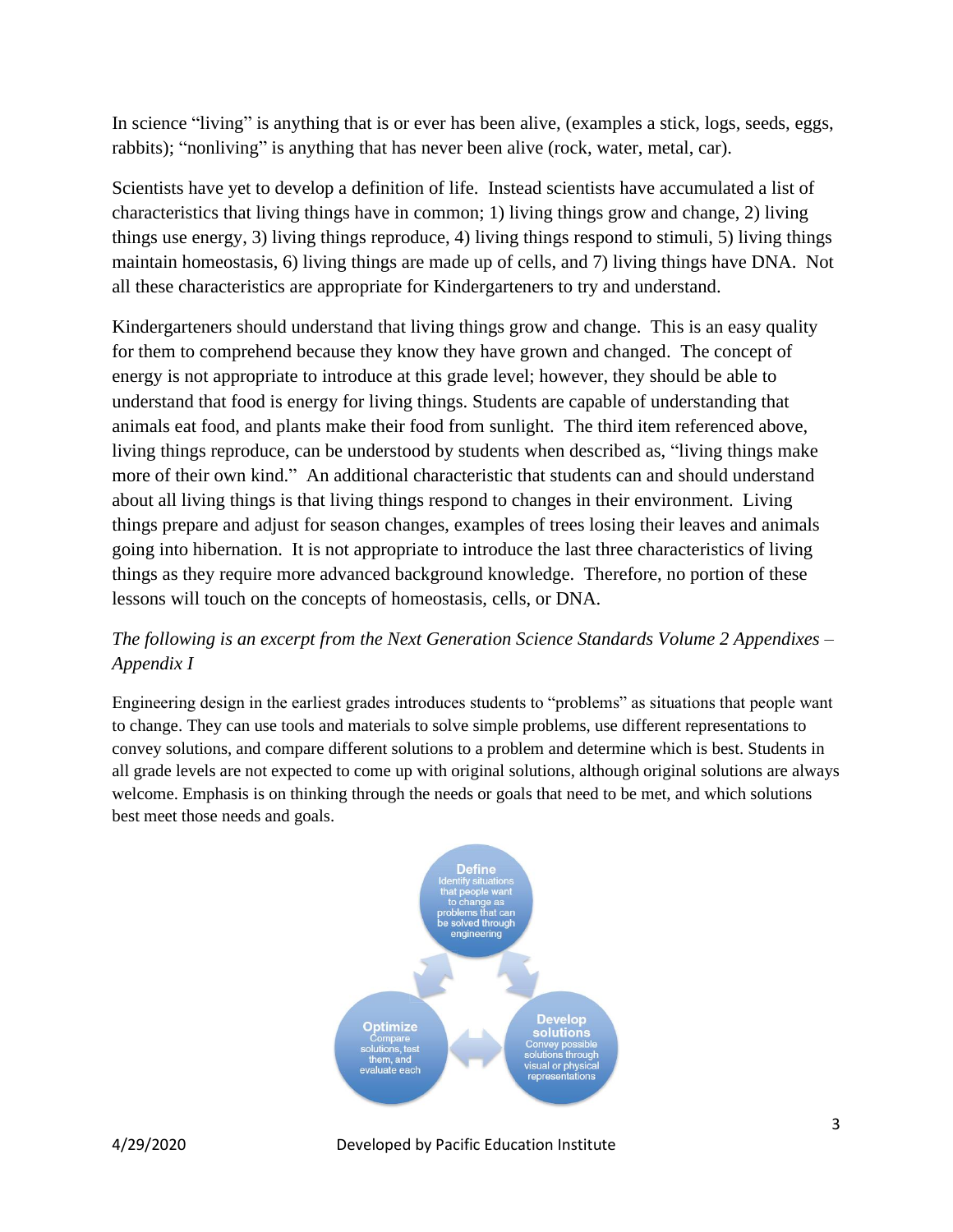When assessing students' final engineered projects, keep in mind that originality is not a criterion. Assessing if their projects lowers the surfaces' temperature is the benchmark of success. Final assessment should not be conducted only after multiple iterations of the project. Optimization from first attempts is a crucial element of the engineering design standards, and an excellent opportunity to integrate into any growth mindset lessons teachers may do with students.

Sunlight and caterpillars are two central concepts of these lessons. It may be easier to conduct these lessons in the warmer months of the school year. If you hope to see a caterpillar, most species of Washington state moth and butterfly larvae hatch from eggs mid-May to early June. The caterpillars eat and search for a place to become a pupa late-May and June. Spotting a caterpillar on your school grounds is not required, nor is having "warm" weather. However, for assessing the effects of sunlight on surfaces and testing students' engineering solutions, days of direct sunlight are needed.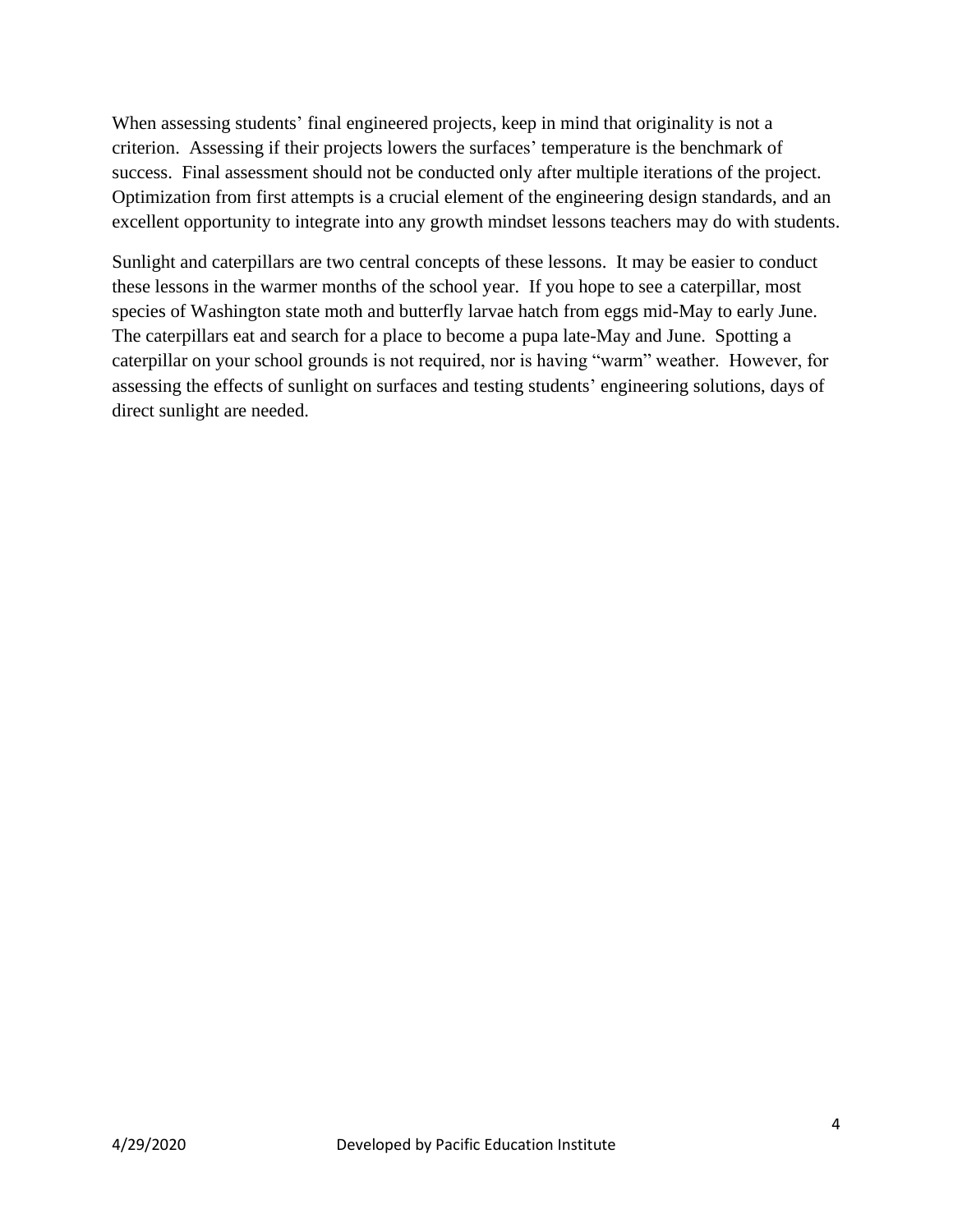**Comparative Field Investigation -** Where are the living things at my school?

**Engineering Solutions** – Can I lower the temperature of a surface by shading from the sun?

| <b>Dimensions from the Framework</b>             | <b>What Students are Doing</b>                                                                                                                                                                                                           |
|--------------------------------------------------|------------------------------------------------------------------------------------------------------------------------------------------------------------------------------------------------------------------------------------------|
| <b>Science and Engineering Practices</b>         | Students ask questions: What surfaces of the schoolyard                                                                                                                                                                                  |
| Asking questions                                 | will be warmer? Does sunlight change the temperature of<br>the surface? Where will I find living things on campus?<br>What qualities make something alive?                                                                               |
| Planning and carrying out investigations         | Students Plan and carry out investigations: Students will<br>test the effect of sunlight on different surfaces on their<br>school grounds. Students will test how well their<br>caterpillar condos shade the ground lowering the surface |
| <b>Constructing Explanations</b>                 | temperature.                                                                                                                                                                                                                             |
| Analyzing and Interpreting Data                  | Students Construct Explanations: Students will explain why<br>somethings are alive and other things are nonliving. Why<br>some surface temperatures are hotter than others.                                                              |
|                                                  | Analyzing and Interpreting data: Students will be                                                                                                                                                                                        |
|                                                  | comparing various items found at school and analyzing                                                                                                                                                                                    |
|                                                  | what qualities of living things they have. Students will be                                                                                                                                                                              |
|                                                  | assessing if their engineered condos do lower temperature.                                                                                                                                                                               |
| <b>Disciplinary Core Ideas</b>                   | K-PS3-1 Student's observe that different surfaces with                                                                                                                                                                                   |
| <b>PS3.B: Conservation of Energy and Energy</b>  | different amounts of sunlight reaching it will be different                                                                                                                                                                              |
| <b>Transfers</b>                                 | temperatures. They will record their findings on a                                                                                                                                                                                       |
| Sunlight warms Earth's surface (K-PS3-1)         | thermometer. Students will be determining if their<br>engineered shelter provides cooling shade.                                                                                                                                         |
| <b>LS1.C: Organization for Matter and Energy</b> |                                                                                                                                                                                                                                          |
| <b>Flow in Organisms</b>                         | K-LS1-1 Students' use observation to describe patterns of                                                                                                                                                                                |
| All animals need food in order to live and grow. | what plants and animals (including humans) need to                                                                                                                                                                                       |
| They obtain their food from plants or from other | survive. They will sort living and nonliving items found on                                                                                                                                                                              |
| animals. Plants need water and light to live and | the school grounds based on the qualities of life the item                                                                                                                                                                               |
| $grow (K-LS1-1)$                                 | displays.                                                                                                                                                                                                                                |
| <b>Cross Cutting Concepts</b>                    | Student's will be noticing the patterns that<br>$\bullet$                                                                                                                                                                                |
| Patterns                                         | distinguish between living and nonliving things.                                                                                                                                                                                         |
| <b>Cause and Effect</b>                          | Student's will test their caterpillar condos and<br>gather evidence about their effectiveness at                                                                                                                                         |
|                                                  | lowering temperature.                                                                                                                                                                                                                    |

### **Next Generation Science Standards-3-Dimensions**

### **English Language Proficiency Standard:**

ELP.K.2 participate in grade appropriate oral and written exchanges of information, ideas, and analyses, responding to peer, audience, or reader comments and questions.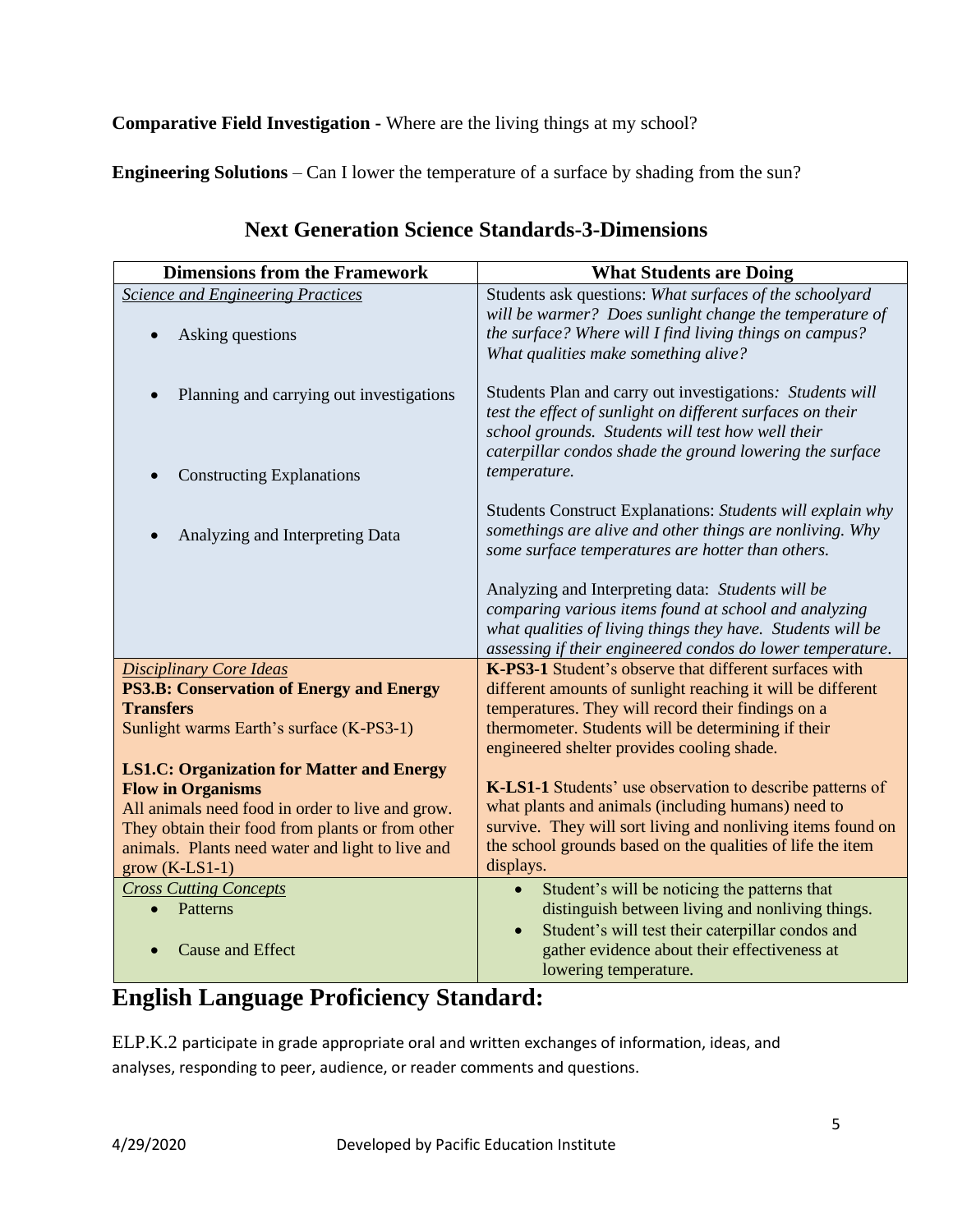### **Lesson 1: What is alive at my school?**

### **Objectives**

Students:

- Identify parts of their schoolyard habitat.
- Students sort objects into living and non-living and develop a working description of what living means.
- Develop criteria to decide if something is living or non-living and classify based on those criteria.
- Recognize that living things grow, change, reproduce, need food, and respond to their environments.

**Materials:** Clipboards, schoolyard bingo cards, pencils, scissors, glue sticks, living/nonliving page, and chart paper (optional)

### **Learning Experience**

Students will conduct a scavenger hunt to complete a bingo card of items commonly found on their school grounds. Students will cut the pages and sort into living and non-living.

### **Engage**

- 1. Tell students they are going to be learning about what is alive on their schoolyard. Complete a whole class **KWL chart** from the reflection and assessment section using a large piece of butcher or chart paper. Record students' responses to sections K and W. Use separate colors for recording K, W and L statements. Keep this chart on the wall throughout this unit for student reflection and new learning.
- 2. Prior to conducting the scavenger hunt on the school grounds review your classroom rules and procedures for being outdoors. Ensure that each student knows the boundaries to explore and your signal to regroup as a class.
- 3. Show the students an example of the **bingo scavenger card** from the student pages. Review what kinds of items they will be searching for. Explain that the items they find may not look exactly like what is on the card.
- 4. Explain your expectations of the game. For example, what prize you will give to the first bingo finder? Making the scavenger competitive or whole class cooperative is up to your discretion. Do you want the bingo finder to show you where they found their items? How much time do they have to search, do they work in partners or teams? Customize your expectations of the game to suit your needs.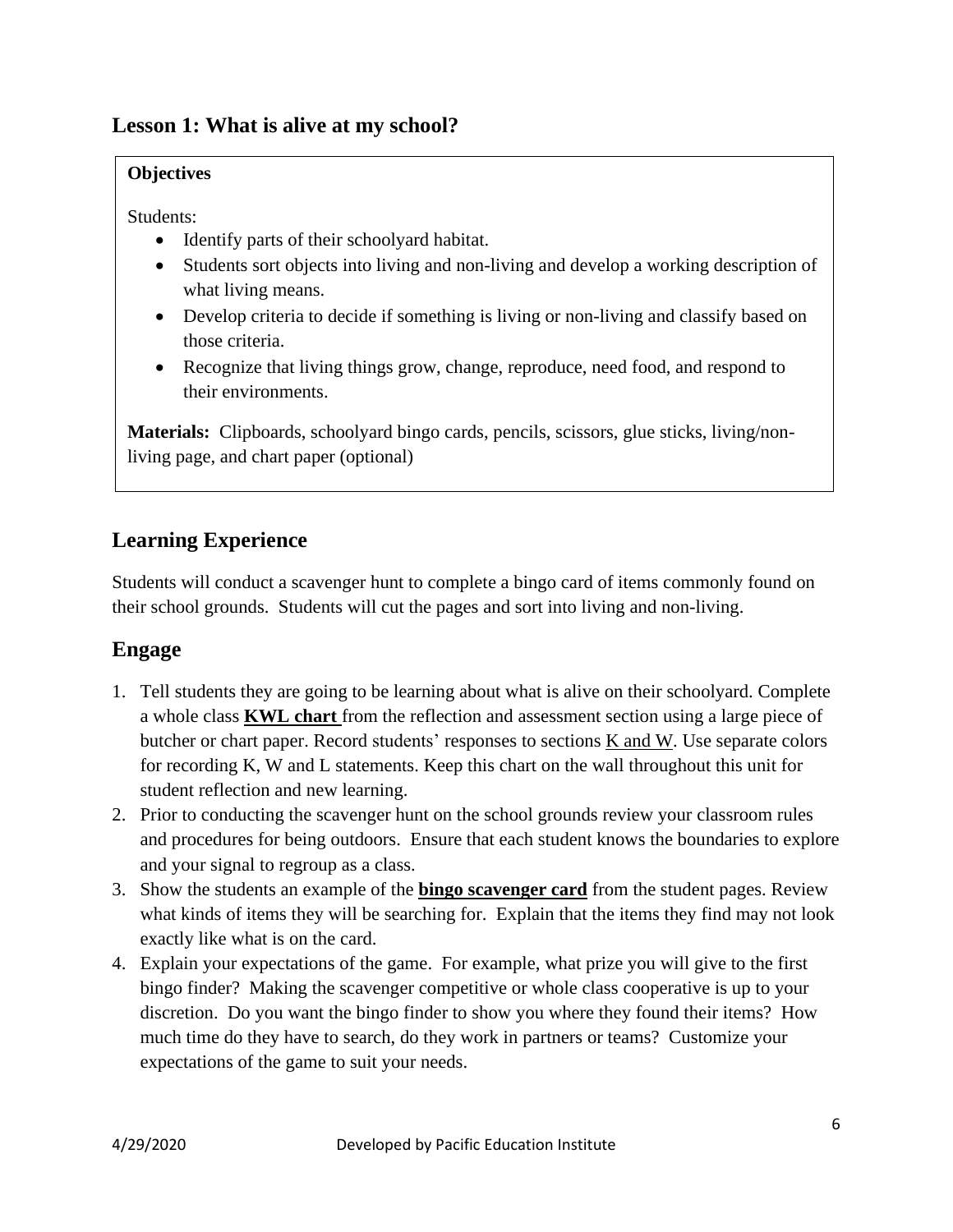- 5. Distribute clipboards and bingo scavenger cards. Students should have a pencil to check off the items they find.
- **6.** Bring students together to share what they discovered in their schoolyard.

### **Explore**

- 1. Give students the **living/non-living comparison sheet** from the student pages.
- 2. Ask the students to cut out the boxes of their bingo card and place them in the living or nonliving columns. Students can do this independently or in small groups. **This is a preassessment opportunity**. Students may glue their pictures to make a more permanent record of their initial understandings. Taking a photo of their first sort is another method of recording their initial understandings. Students will repeat this activity with different pictures at the end of this unit for a more formal assessment.
- 3. Gather class together and solicit their ideas to make a class chart of whether the items they found were living or non-living. Use an extra bingo card and display on a document camera or use larger images and hang them on chart paper on the wall. Take time to have students explain their reasoning. Ask probing questions such as, "what do the living things have in common?" or "what do the non-living things have in common?". Avoid telling students correct answers.

### **Explain**

- 1. Share the scientific definition of living (anything that is or has ever been alive) and nonliving (anything that has never been alive). Remember that the difference between nonliving and dead can be confusing. Give an example of something that is dead but still classified as living, such as a stick or log.
- 2. Distribute copies of the handout; **Characteristics of Living Things** from the student pages section. Display handout for the whole class to see via document camera or computer projection. Explain how each characteristic is depicted on the handout.
	- a. **Grow and change:** examples such as humans starting as babies grow and change into adults or a seed sprouting and becoming a tree.
	- b. **Use food:** either make their own food with sunlight or find it.
	- c. **Reproduce:** living things can make more of themselves by laying eggs, giving birth, making seeds, etc.
	- d. **Respond to change:** If an animal is cold it will shiver or find warmth. If a plant needs water the roots will grow towards water.

**Teacher Note:** If you have supplemental readings to include such as some of the suggested picture books, or supporting curriculum text, you can read those at this time to support the 4 age appropriate descriptions of the characteristics of life. Biologists usually include the additional characteristics; has cells and DNA. These are conceptually beyond kindergarteners' understanding and are best avoided during this discussion.

3. Model how to use the handout - **Characteristics of Living Things** - by doing the first three columns together as a class.

4. Working in small groups, have students review their bingo card sort. Have students indicate which characteristics of life each items exhibits by putting a check in the appropriate column.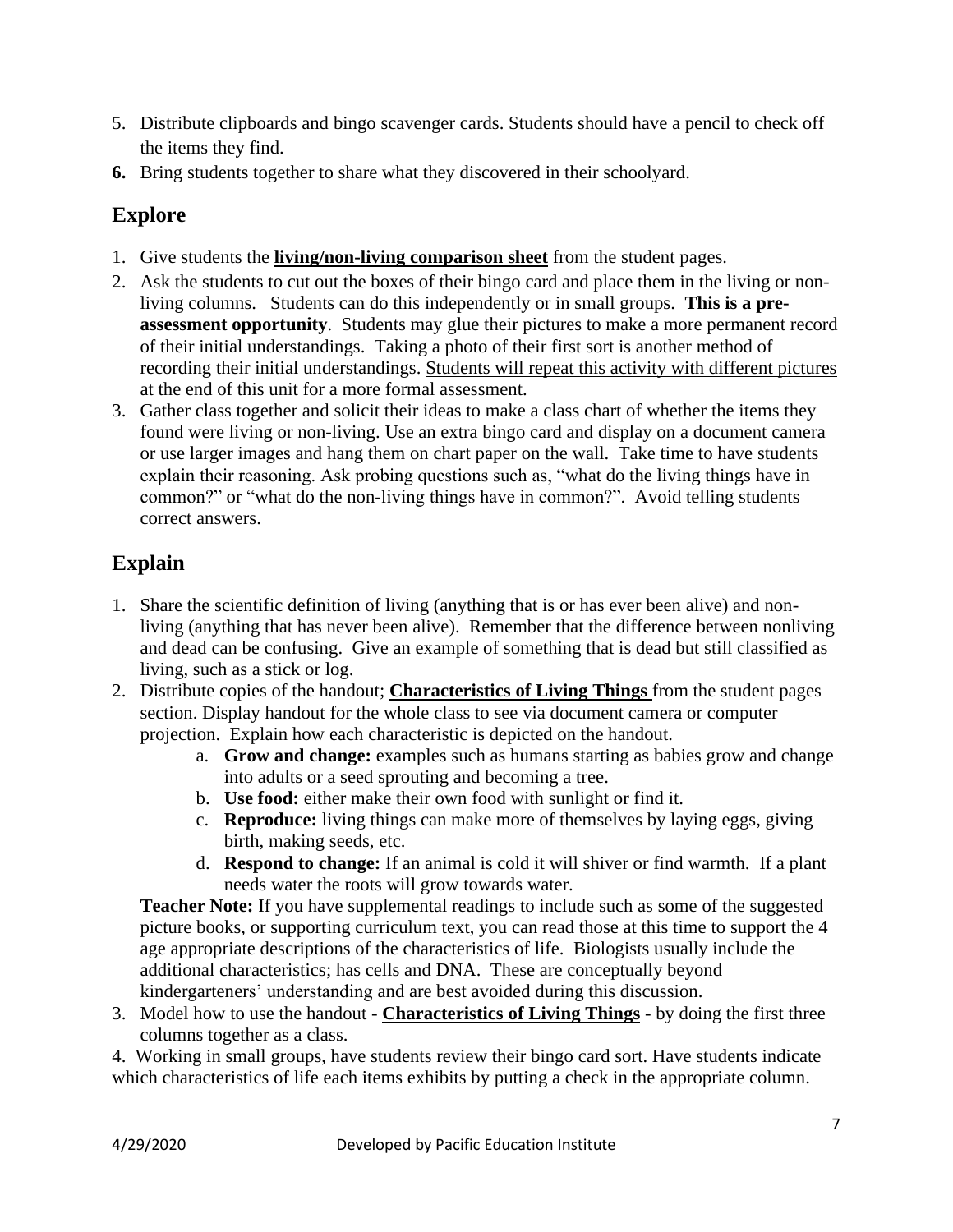### **Elaborate**

- 1. Discuss what characteristics ALL the living things have in common.
- 2. Discuss if any of the non-living things had some living characteristics? Which ones?
- 3. What are experiments students can do if they discover something new and want to know if it is alive? **Example:** let students imagine they are explorers under the oceans, or rarely explored jungles and they discover something no one has ever seen. How could they tell if it was living or non-living? Examples of student responses could be; "poke it to see if it moves and responds to change", "watch it over time to see if it grows or changes", "observe to see if it eats food or needs sunlight?"

### **Evaluate**

- 1. Remind the students of the living/nonliving comparison that they completed at the start of the unit. This time they are going to complete the comparison with new pictures to show what they have learned.
- 2. Give students the **living/non-living comparison sheet** from the reflection and assessment section. This will assess progress towards standard K-LS1-1. See rubric for scoring.
- 3. Ask the students to cut out the boxes of their bingo card and place them in the living or nonliving columns. Students should do this independently. Students should glue the pictures to the comparison chart. After the students complete the assessment, the work should be analyzed to see if the students were able to correctly identify living vs non-living things.
- 4. To finish assessing the standards K-LS1-1, have students independently complete the **Characteristics of Living Things** bingo card found in the reflection and assessment section. Due to the language level, you may need to scaffold by reading the characteristics of living things to students while they are checking the boxes. See rubric for scoring.
- 5. Return to the class **KWL chart** from the beginning of this lesson. Add additional questions or ideas students want to know and add anything students learned.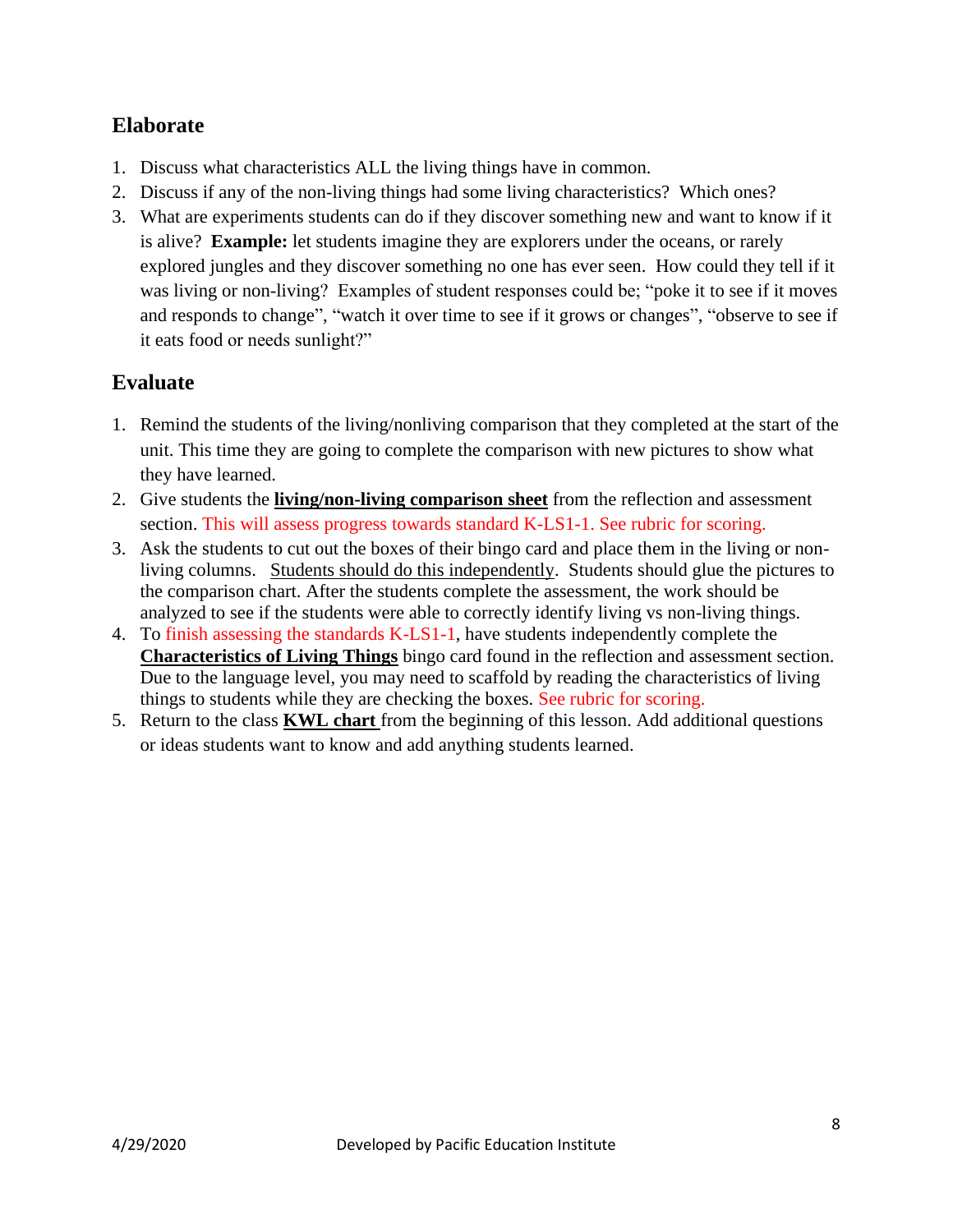### **Lesson 2: Comparative investigation of how sunlight effects temperature of the earth and engineering a caterpillar shelter**

### **Objectives**

Students:

- Observe the temperature of the surface of the earth to answer the comparative question, *"What surfaces are warmer when sunlight hits them?"*
- Build a sense of what temperature is by collecting relative data.
- Collect data and draw conclusions about which surface would be most comfortable for a living caterpillar.
- Engineer a caterpillar shelter that would modify the temperature of a surface to be more comfortable for a caterpillar.

**Materials:** *The Very Hungry Caterpillar* by Eric Carle, student data sheets, clipboards, pencils or crayons, scrap cardboard or clean recycled material (optional), 4 flags, pieces of string or hula-hoops.

**Teacher Note:** This lesson can be spread out over several days, determined by how much time you can give for students to elaborate. **At a minimum, plan for three 40-minute blocks of time.**

### **Engage**

- 1. Read Eric Carle's *The Very Hungry Caterpillar*
- 2. Review examples of how the students know the caterpillar in the story is alive:
	- a. Did he grow and change? Yes, he grew larger and changed from a caterpillar to a butterfly.
	- b. Did he use food? Yes, he was very hungry and ate many things.
	- c. Did he reproduce? Not in the story, but ask students if caterpillars/butterflies can make more caterpillars/butterflies? Make sure that students understand that yes, they can, butterflies lay eggs that hatch into caterpillars.
	- d. Did the caterpillar respond to change? Yes, by finding and moving towards more food.
- 3. Ask students if they have ever seen a caterpillar on the school grounds? If they have, where? If they haven't, ask students why they might not see caterpillars on the school grounds?
- 4. Ask students where they found caterpillars outside of the school grounds? Do they think caterpillars like being on hot, warm, cool or cold things?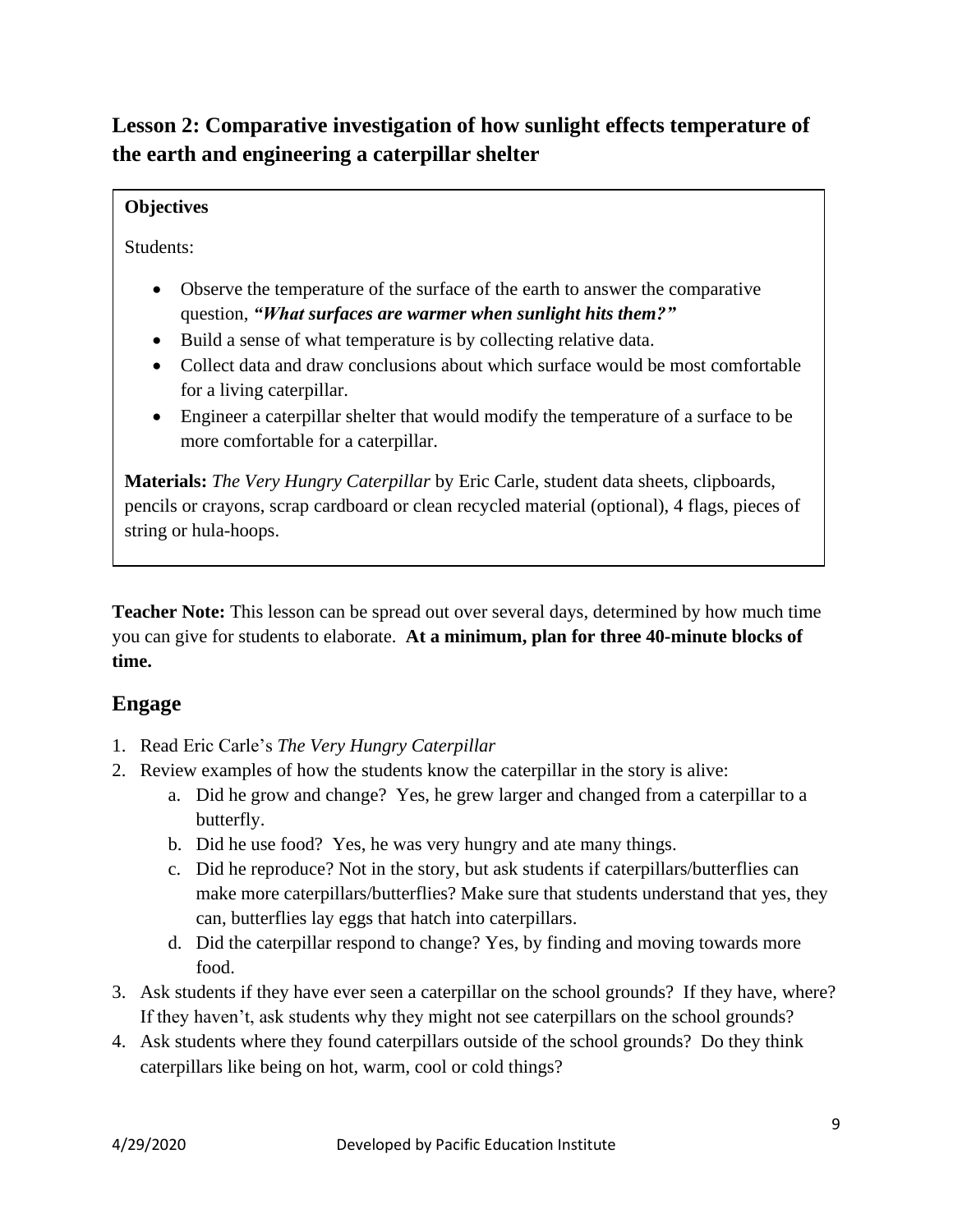### **Explore**

**Teacher Note:** For this section you will need to choose <u>four test sites outdoors</u> for students to feel and judge relative temperature ahead of time. Ideally you will choose a two test sites on pavement or blacktop one which has been in full sun for several hours and one that has been shaded for several hours. Two additional test sites, ideally grass, where again one has been in the sun for several hours and the second has been primarily shaded. It is good to keep the pavement and grass locations as similar as possible with the amount of sunlight being the only difference. If your school grounds do not have grass you can use any natural surface such as bare dirt, wood chips, or vegetative space in planters. You can mark these places with hulahoops, string or flags.

- 1. Review what it means for something to be warm or cool. Have the students practice touching different surfaces in the classroom to detect if they feel warm or cool. For example, have students touch a book and compare it to the metal leg of a desk or chair.
- 2. Ask students if they have ever had their temperature taken with a thermometer? Students may describe different types of thermometers, such as the kind used in the ear, scanned over the skin, or put under the tongue.
- 3. Explain to students that these are tools to measure how warm your body is. A body fighting germs, that make you sick, will get warmer to kill the germs. All living things like temperatures that are just right.
- 4. Ask students if they have been outside and it felt too cold or too hot? Add that humans are lucky, if we get too cold, we can put on clothes to keep us warmer, or we can wear different clothing if we want to be cooler. Humans are very good at living at lots of different temperatures.
- 5. Ask students if caterpillars can put on cooler or warmer clothes if it feels too warm or too cold? Caterpillars will look for locations that feel best for them. Ask your students what types of surfaces they think would feel best for a caterpillar? Give examples of different surfaces; grass, leaves, pavement, blacktop, woodchips, gravel, or bare dirt.
- 6. Tell your students they are going outside to be scientists and investigate how the sun makes different areas of the school ground warmer than others that are shaded and therefore cooler. This investigation will help them decide which surface a caterpillar would prefer.
- 7. Tell students you marked four test sites outside they will feel/touch and determine if it is warm or cool.
- 8. Show the students the **Temperature Data Table** from the student pages to record their measurements. Tell the students that when they go outside to four test sites. At each site they will:
	- Decide if the site is sunny or shade and write an "x" in the box under the appropriate symbol (sun or cloud).
	- Feel the surface with their hands and record if it feels warm or cool. Students can record a "W" for warm or "C" for cool.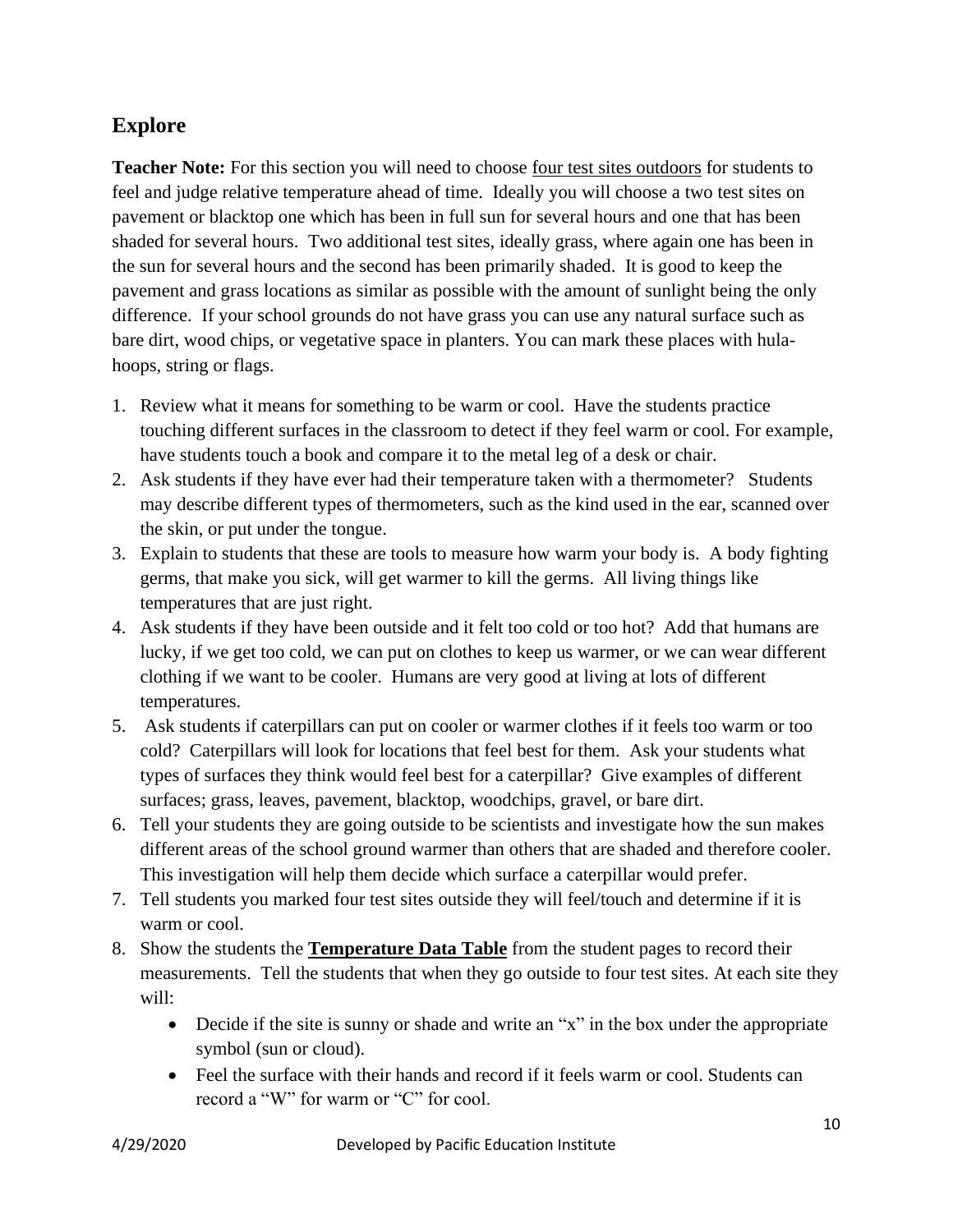- 9. Students will then color in the thermometers for the two different areas. If it is warmer, they will color in more of the thermometer, if it is cooler, they will color in less.
- 10. Review your behavior expectations for going outside and your signals to regain students' attention.
- 11. Take students outside and show them your 4 marked test sites. Allow students to feel and collect their relative data of the surface temperatures.

### **Explain**

- 1. Have students review their **Temperature Data Table** and write the number 1 on their warmest, the number 2 on their next warmest, the number 4 on the coolest thermometer data sheet and the number 3 on the thermometer that is remaining.
- 2. Create a class chart for each of the sites that were tested. Determine, as a class, which site had the most "1's" and therefore the warmest. Which site had the most "2's" and therefore the second warmest site. Which site was the warmest?
- 3. Ask the students "did the sunny places feel warmer or cooler than the shady places?".
- 4. Ask the students if sun shining on a surface always makes it warmer compared to the same places that get shade?
- 5. Ask the students to **think-pair-share** which of the four sites they think a caterpillar would like best? Any choice is acceptable if the student can give a reason. **Examples:** *The sunny sidewalk because it is the warmest and the caterpillar needs extra heat to turn into a butterfly*. Explain to students it is okay for classmates to have different choices and reasons. Encourage students to think of ways they could test their ideas.

### **Elaborate**

**Teacher Note:** for this section have a large assortment of items. Recyclables are a good source, such as clean yogurt containers, empty juice boxes, junk mail, centers of paper towels, and cardboard food boxes.

- 1. Ask students, "what if a cloud blocked the sunlight and made the area shadier?", "what if there was a cloud out when the caterpillar started moving out to the places you investigated and then the cloud went away, and it became much sunnier and therefore much warmer than the caterpillar expected?".
- 2. Explain that animals need shelter. Some animals build their own shelters, like bird nests, mole tunnels, or beaver lodges. Some animals find shelter like a squirrel in the hollow of a tree, or a bear in a cave. Explain that caterpillars do not build their own shelters and must find one when it rains, gets too hot, or too cool. **Optional:** read the Eric Carle flip book, *My Very First Book of Animal Homes*.
- 3. Explain to the students that they are going to build a caterpillar shelter. It is optional to have students work independently or their build shelter in pairs. The shelter has three **criteria**, explain to students that criteria is a word for "must". Their shelter must: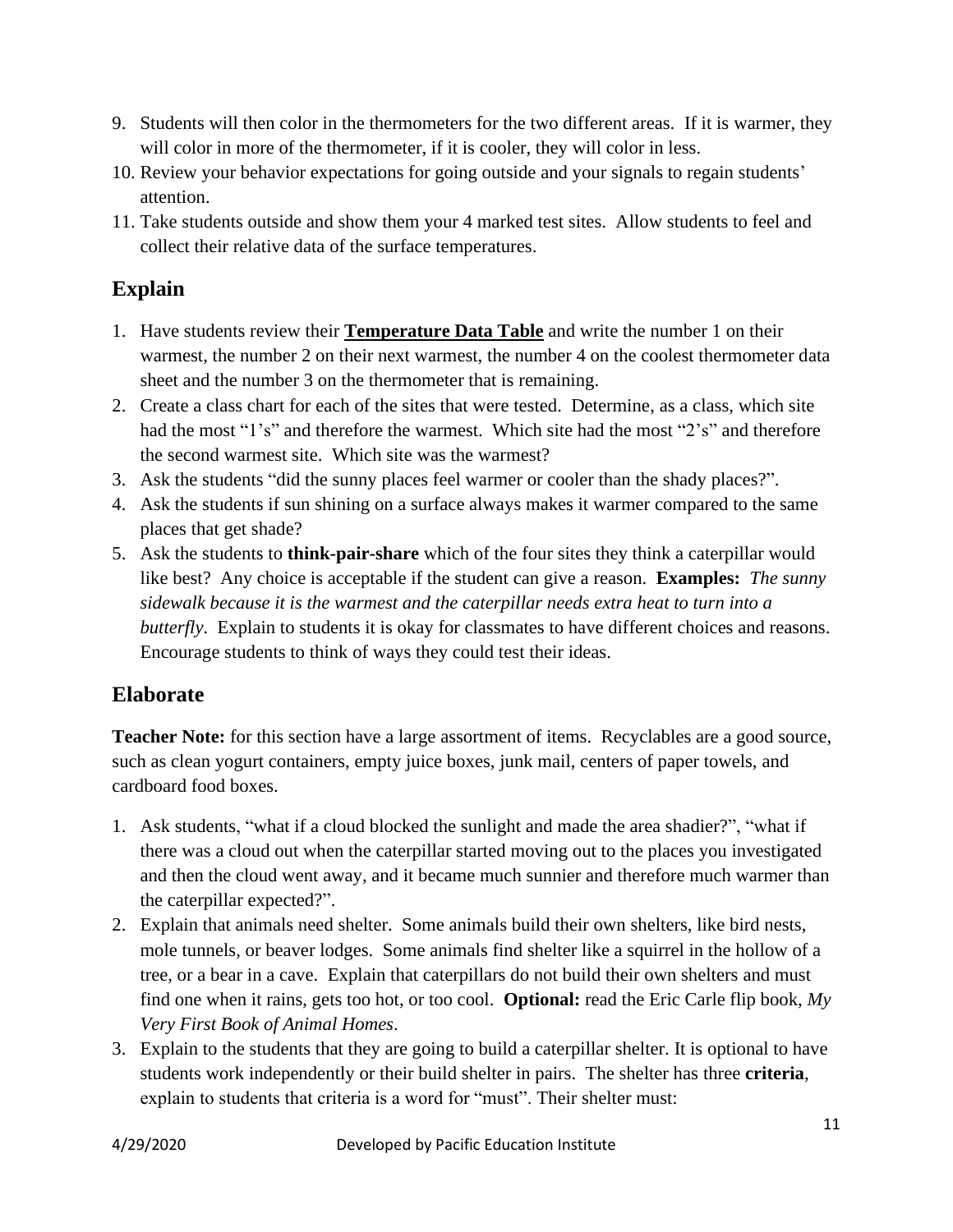- a. be large enough to fit a caterpillar, they can use their own finger to test that a caterpillar can crawl in and out
- b. stand up on its own
- c. block the sun and make shade for the caterpillar to feel cooler
- 4. Provide the students with an assortment of materials.
- 5. Allow students to experiment with materials, develop solutions, test their ideas, optimize and test again. **Teacher Note:** It is okay for students to borrow ideas from each other, and that a student does not have to design a completely original idea.
- 6. Students should build their first design and have time to look at others' designs, gain feedback from classmates/teacher and optimize their design before the evaluate portion of this lesson.

### **Evaluate**

**Teacher Note:** This section will need to be conducted on a sunny, calm day. Inform users of the school grounds that you will be conducting an experiment and that the students' caterpillar shelters are not to be disturbed.

- 1. Place students' caterpillar shelters in the sun for a minimum of 20 minutes. It is okay to allow the shelters to sit longer in the sun if they are not in danger of blowing away or being disturbed. Utilizing the **Caterpillar Shelter Checklist** from the reflection and assessment section determine if the students engineered shelter met the criteria listed in the elaborate section. This will assess progress towards standard K-PS3-1.
- 2. Have students repeat the same touch/feel for temperature test they did when they compared the sunny surface to the shady surface only this time students are testing to see if the inside of their shelter is cooler than the surface outside the shelter.
- 3. **Optional** have students complete another **Temperature Data Table** from the student pages when they test if their caterpillar shelter lowered the surface temperature.
- 4. Ask students to predict where they will find the most living things on the school grounds? In the sunny spots? The areas that are shaded? Places that are a combination of the two?
- 5. To end the unit, return to the KWL chart. Review and added new knowledge to the section.

### **Extensions**

- 1. Introduce the idea of degrees to measure temperature. Have a thermometer that you can safely and hygienically measure students' body temperature in both Fahrenheit and Celsius. Demonstrate reading the temperature in the classroom.
- 2. Have students measure, using digital thermometers, in Celsius, the temperature inside and outside of their caterpillar shelters. Have students record their data by circling the numbers they read on the thermometer on a hundreds chart.
- 3. Have students share pictures of their caterpillar shelters using the art techniques of Eric Carle.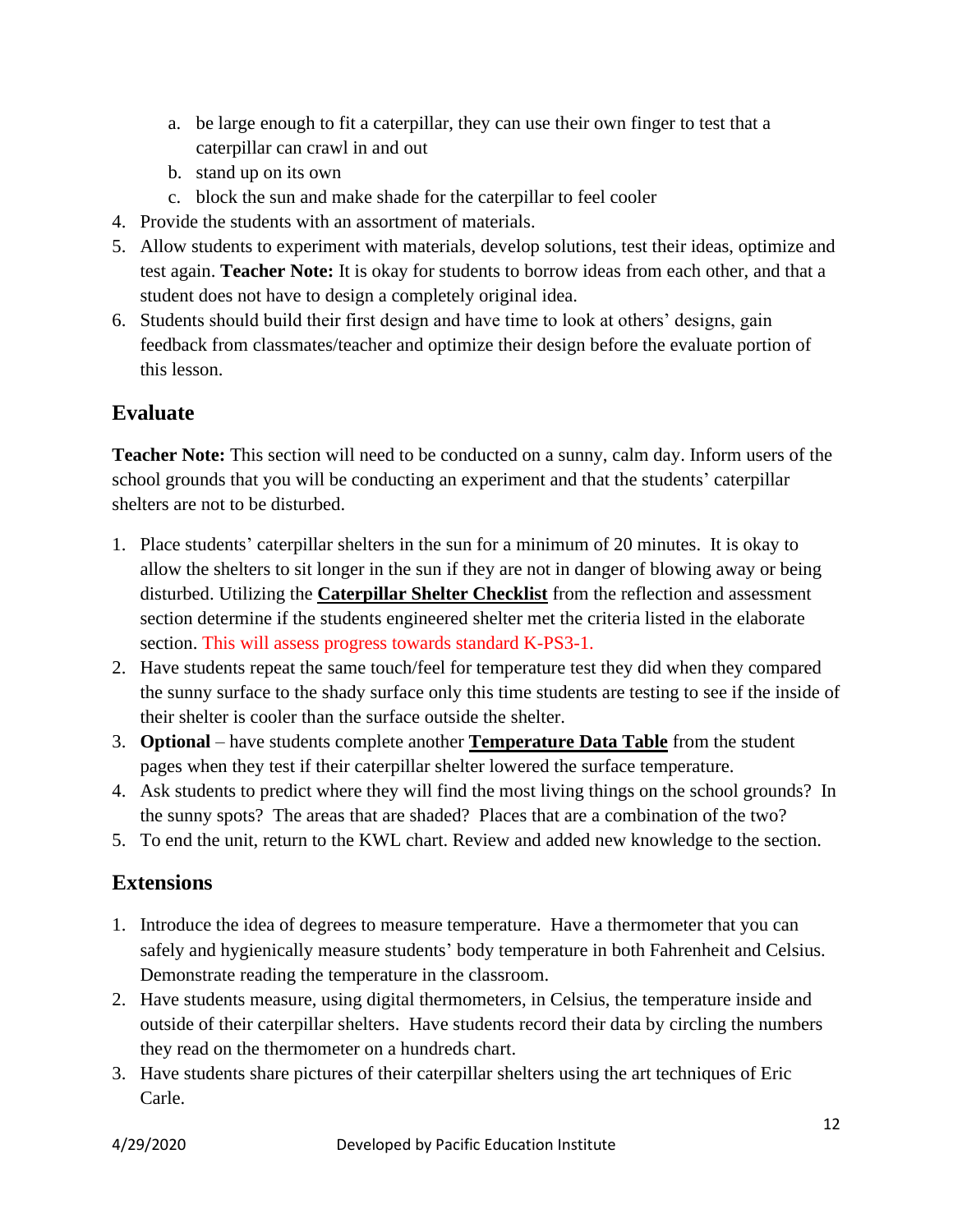

# **Where are the living things at my school?**

Student Pages

# **Name: \_\_\_\_\_\_\_\_\_\_\_\_\_\_\_\_\_\_**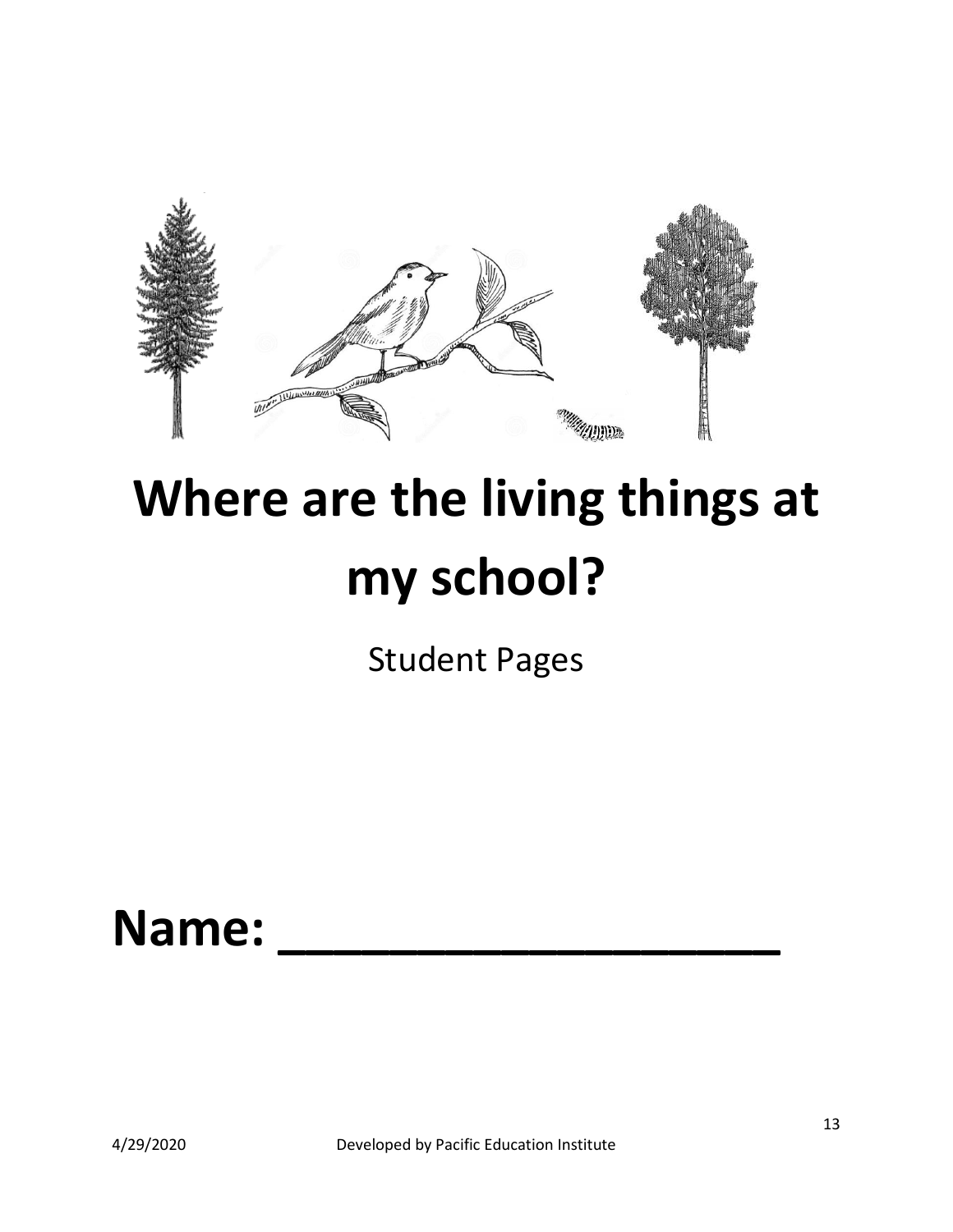

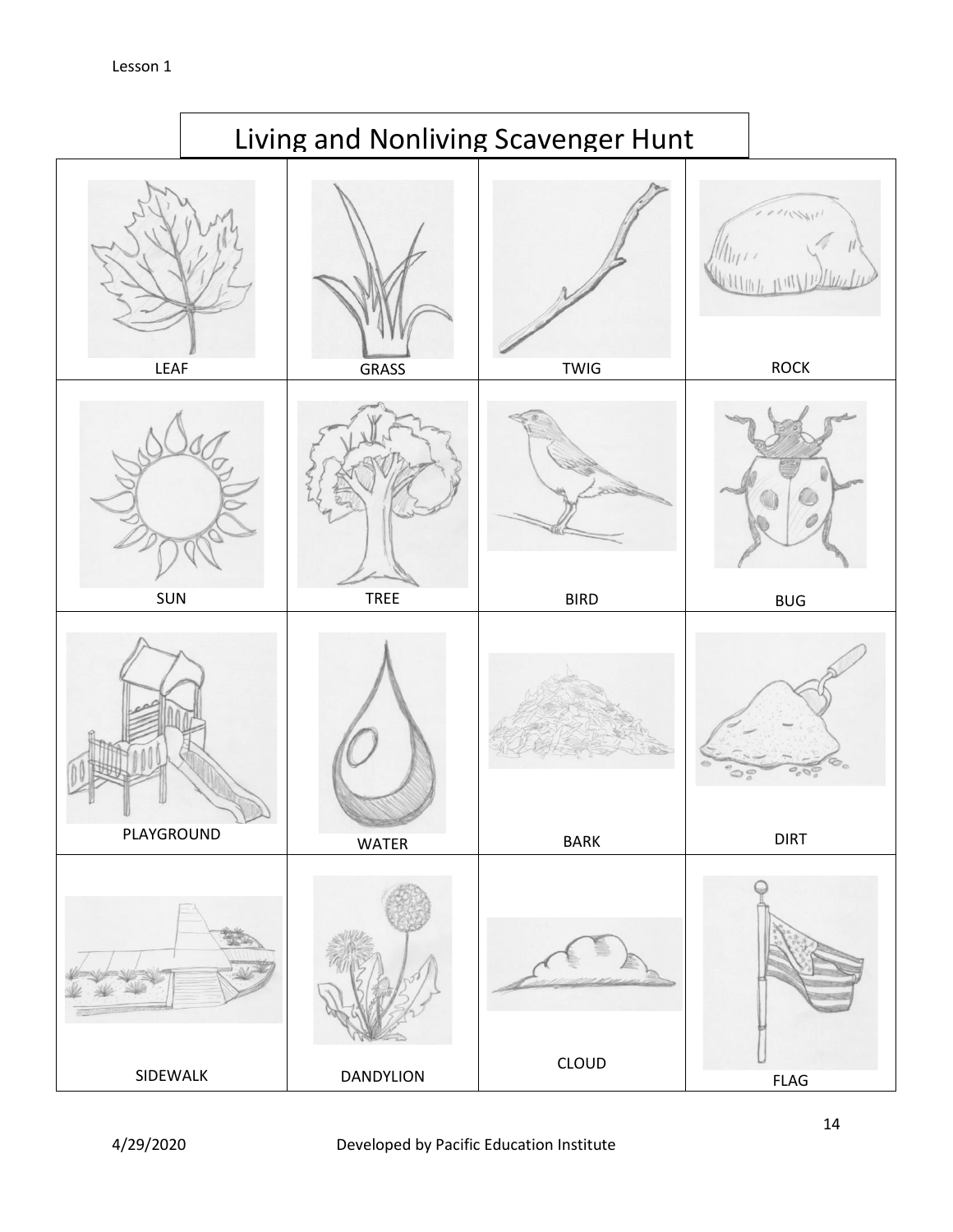# LIVING DEVELOPED BY Pacific Education Institute<br>
A/29/2020 Developed by Pacific Education Institute

15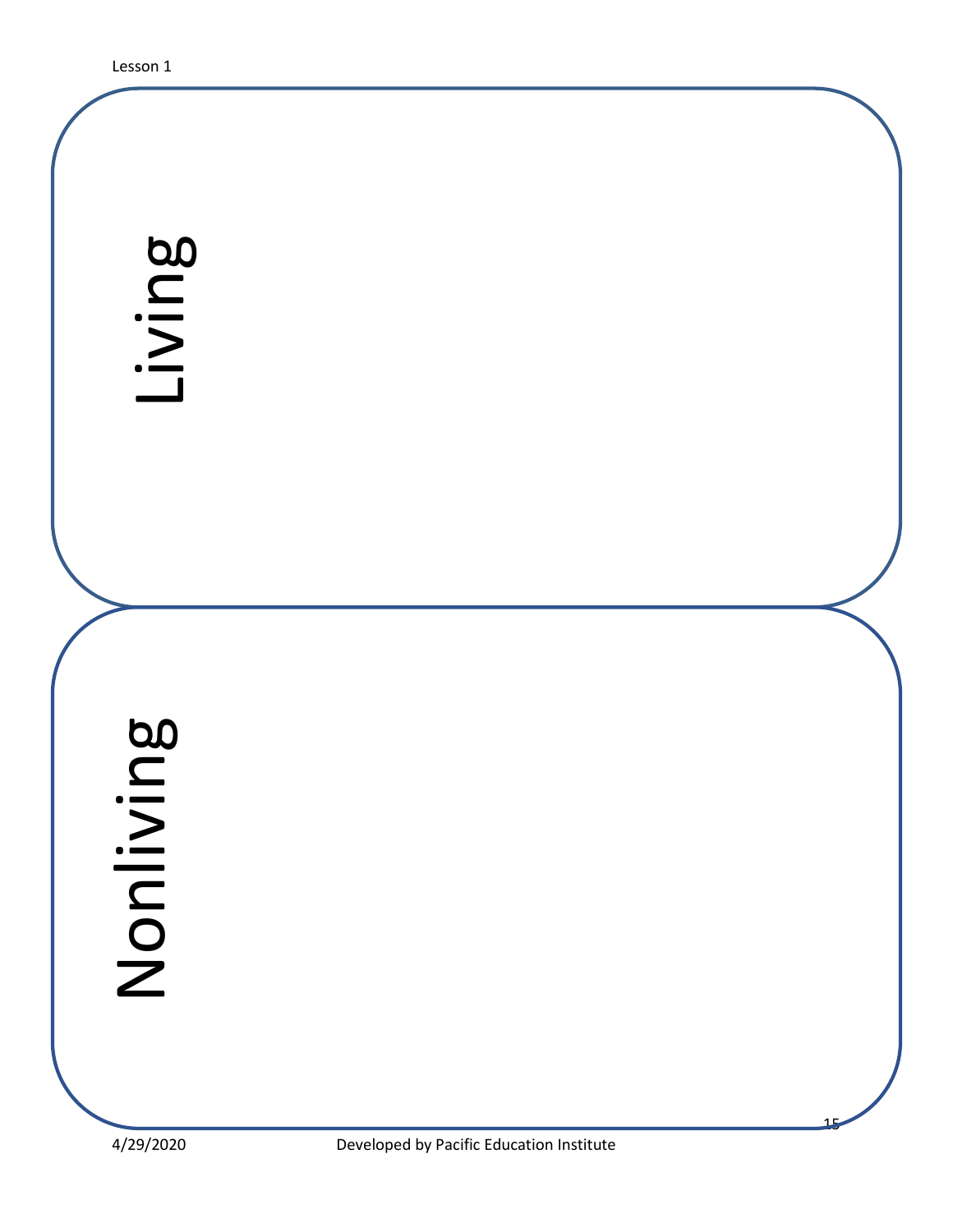### **Characteristics of Living Things**

|                                               | <b>LEAF</b> | <b>GRASS</b> | <b>TWIG</b> | <b>ROCK</b> | SUN | TREE | <b>BIRD</b> |
|-----------------------------------------------|-------------|--------------|-------------|-------------|-----|------|-------------|
|                                               |             |              |             |             |     |      |             |
| $\mathcal{P}$<br>\$<br><b>Grow and Change</b> |             |              |             |             |     |      |             |
| Need Food or Sunlight =                       |             |              |             |             |     |      |             |
| Energy                                        |             |              |             |             |     |      |             |
| Responds to Change                            |             |              |             |             |     |      |             |
|                                               |             |              |             |             |     |      |             |
| Reproduce - Make more                         |             |              |             |             |     |      |             |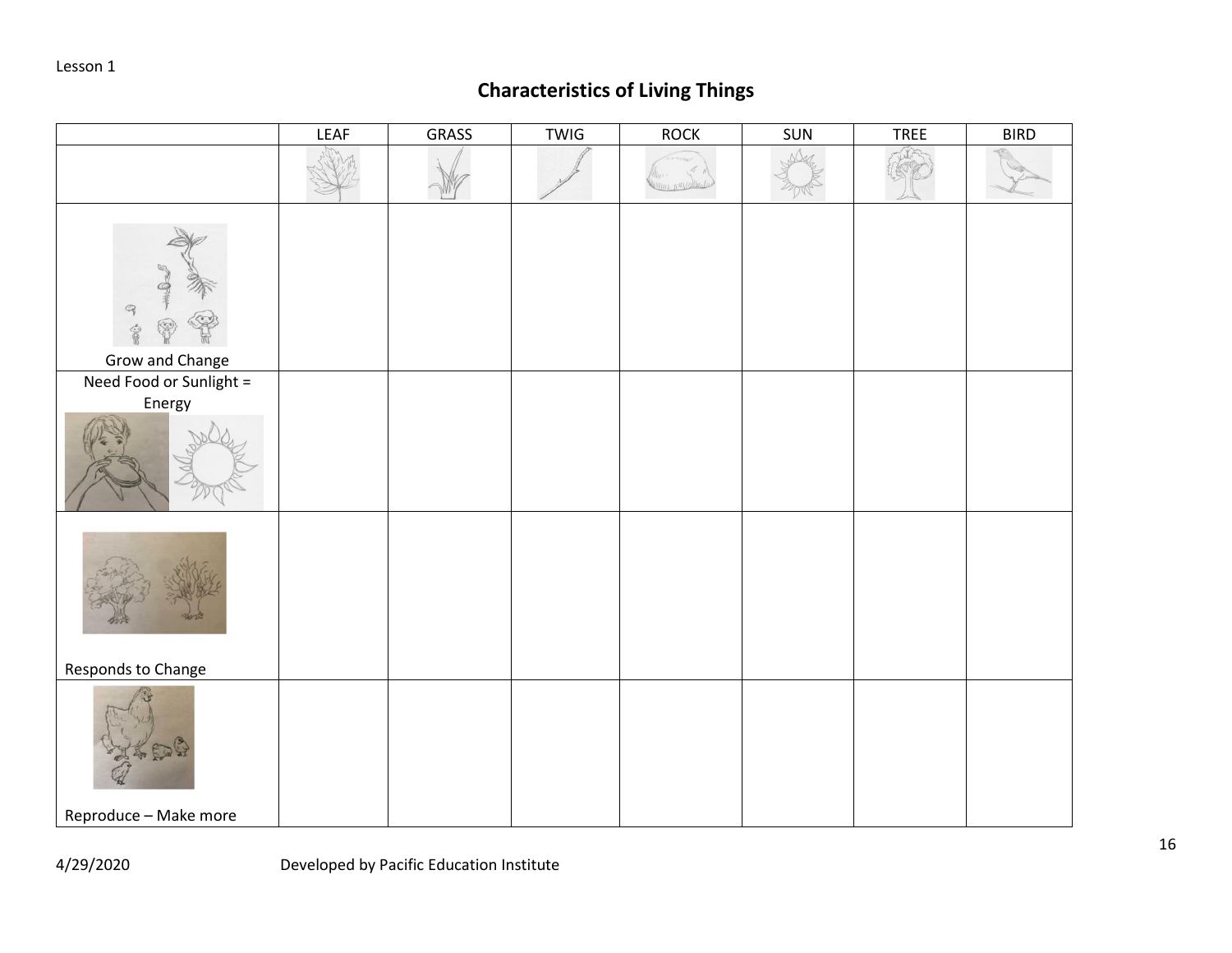### **Temperature Data Table**

|                    | <b>Sunny</b> | <b>Shady</b> | How does it feel?                                            | Temperature                    |
|--------------------|--------------|--------------|--------------------------------------------------------------|--------------------------------|
|                    |              |              | $\underline{\mathbf{W}}$ arm or $\underline{\mathbf{C}}$ ool |                                |
| <b>Test Site 1</b> |              |              |                                                              | $\frac{1}{2}$<br>$\frac{1}{2}$ |
| <b>Test Site 2</b> |              |              |                                                              | $\frac{1}{1}$                  |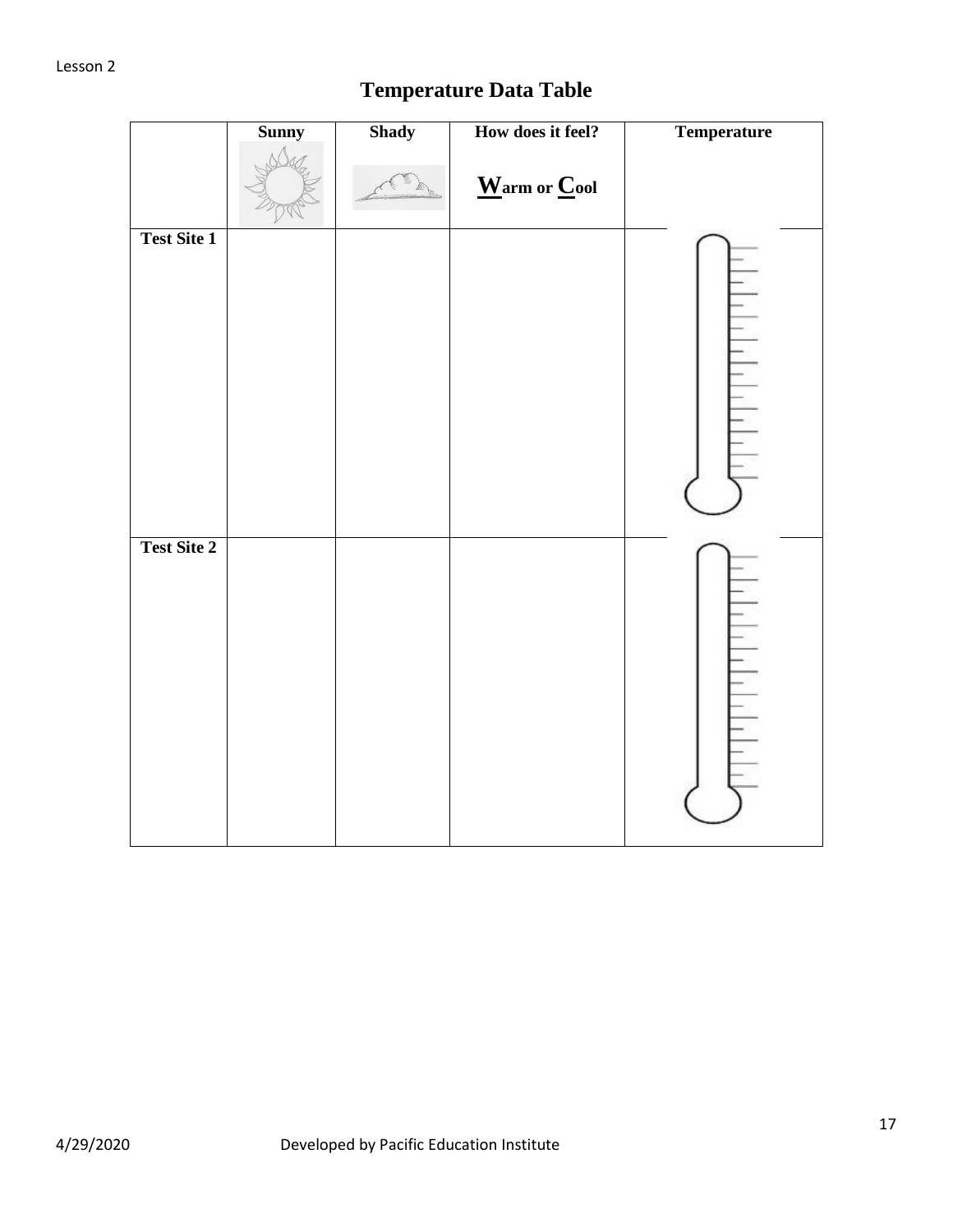|                    | <b>Sunny</b> | <b>Shady</b> | How does it feel?                                            | <b>Temperature</b> |
|--------------------|--------------|--------------|--------------------------------------------------------------|--------------------|
|                    |              |              | $\underline{\mathbf{W}}$ arm or $\underline{\mathbf{C}}$ ool |                    |
| <b>Test Site 3</b> |              |              |                                                              |                    |
| <b>Test Site 4</b> |              |              |                                                              |                    |

### **Temperature Data Table**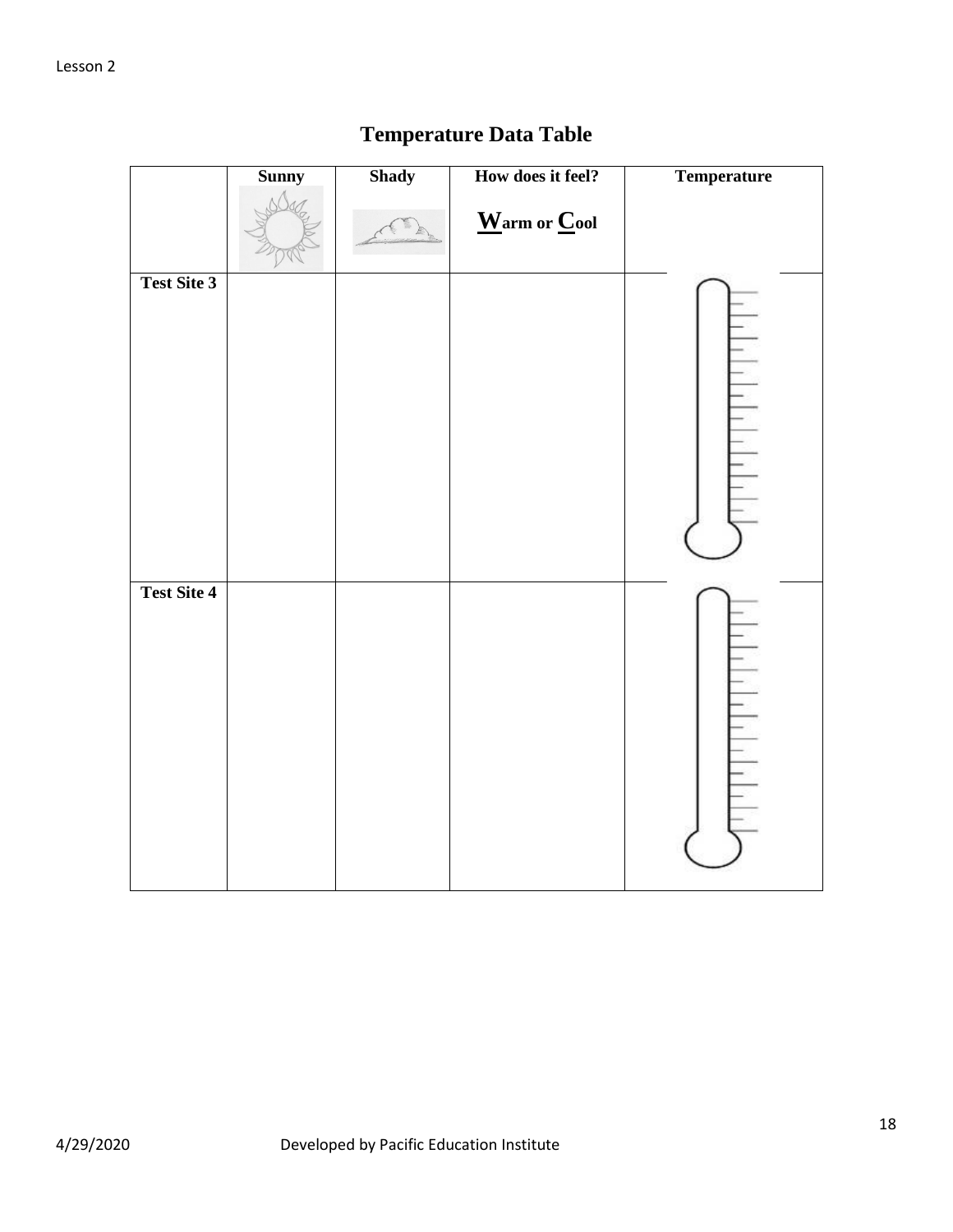### **Caterpillar Shelter Data Sheet**

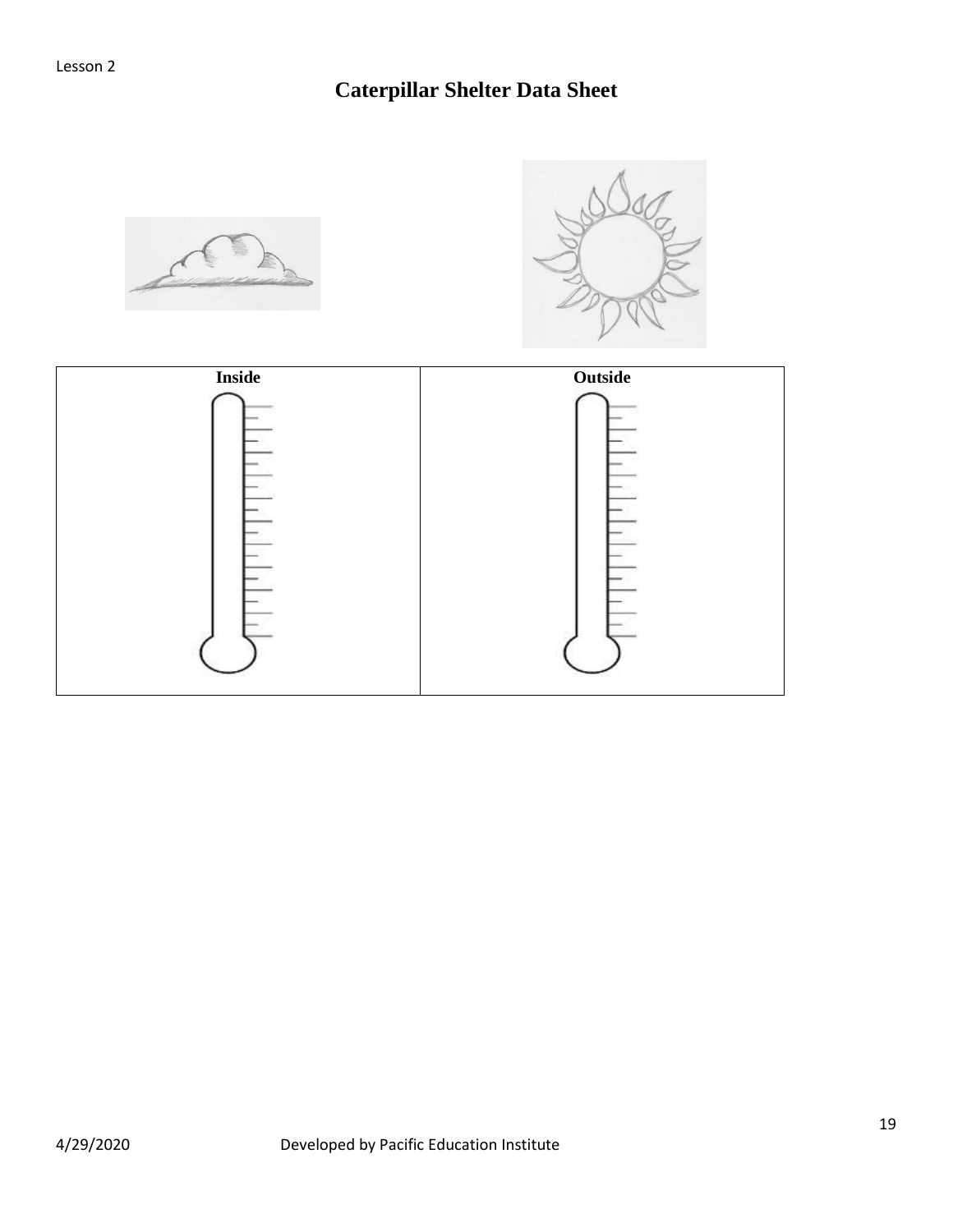# **Reflection and Assessment**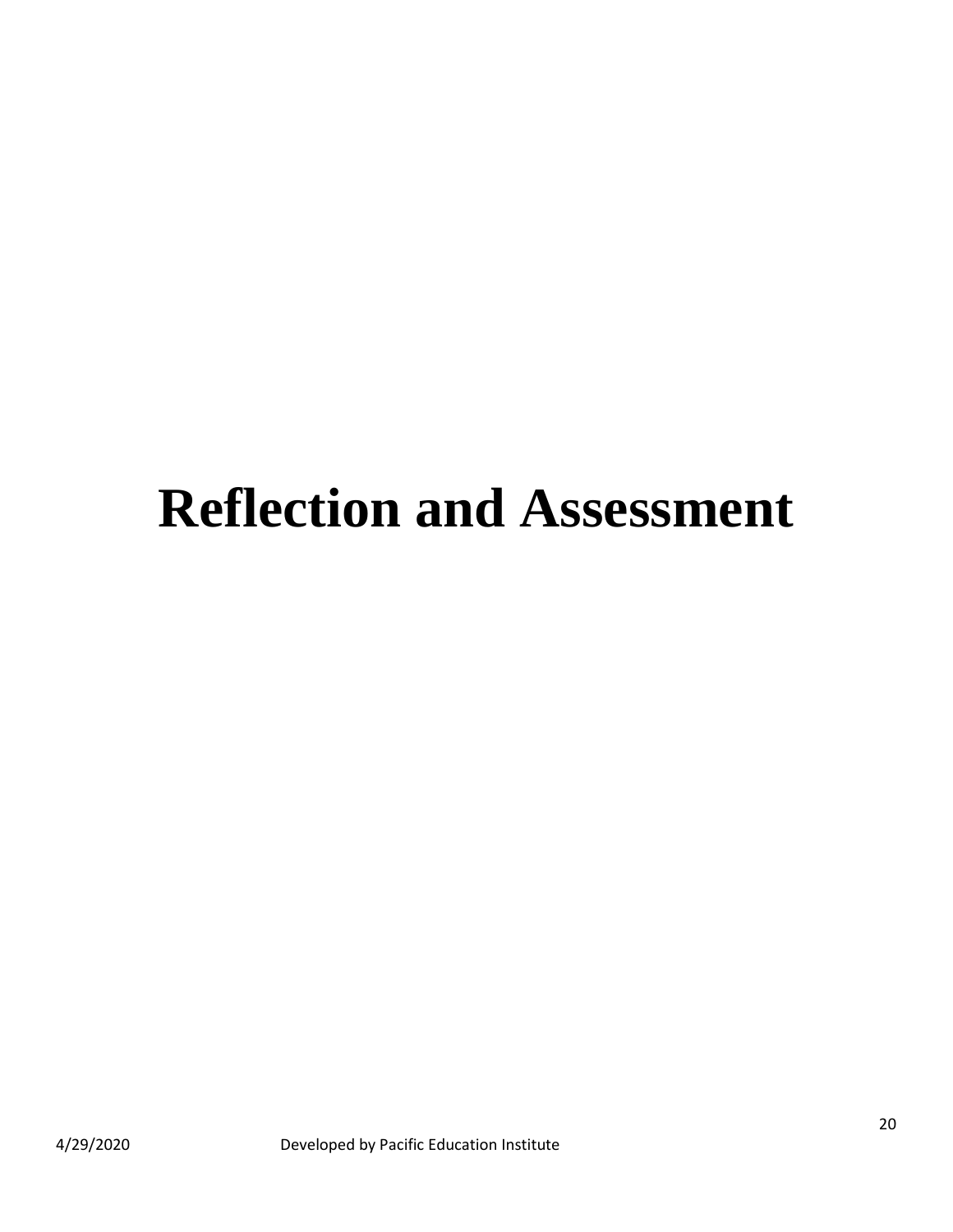### **K-W-L (Teacher Sample Chart-not needed in student journal)**

| K- This is what I KNOW about living | W- This is what I WANT to     | L- This is what I LEARNED about my |
|-------------------------------------|-------------------------------|------------------------------------|
| things in my schoolyard.            | find out about my schoolyard. | schoolyard.                        |
|                                     |                               |                                    |
|                                     |                               |                                    |
|                                     |                               |                                    |
|                                     |                               |                                    |
|                                     |                               |                                    |
|                                     |                               |                                    |
|                                     |                               |                                    |
|                                     |                               |                                    |
|                                     |                               |                                    |
|                                     |                               |                                    |
|                                     |                               |                                    |
|                                     |                               |                                    |
|                                     |                               |                                    |
|                                     |                               |                                    |
|                                     |                               |                                    |
|                                     |                               |                                    |
|                                     |                               |                                    |
|                                     |                               |                                    |
|                                     |                               |                                    |
|                                     |                               |                                    |

© 2005 Template from *Science Formative Assessment- 75 Practical Strategies for Linking Assessment, Instruction, and Learning* (Page Keeley)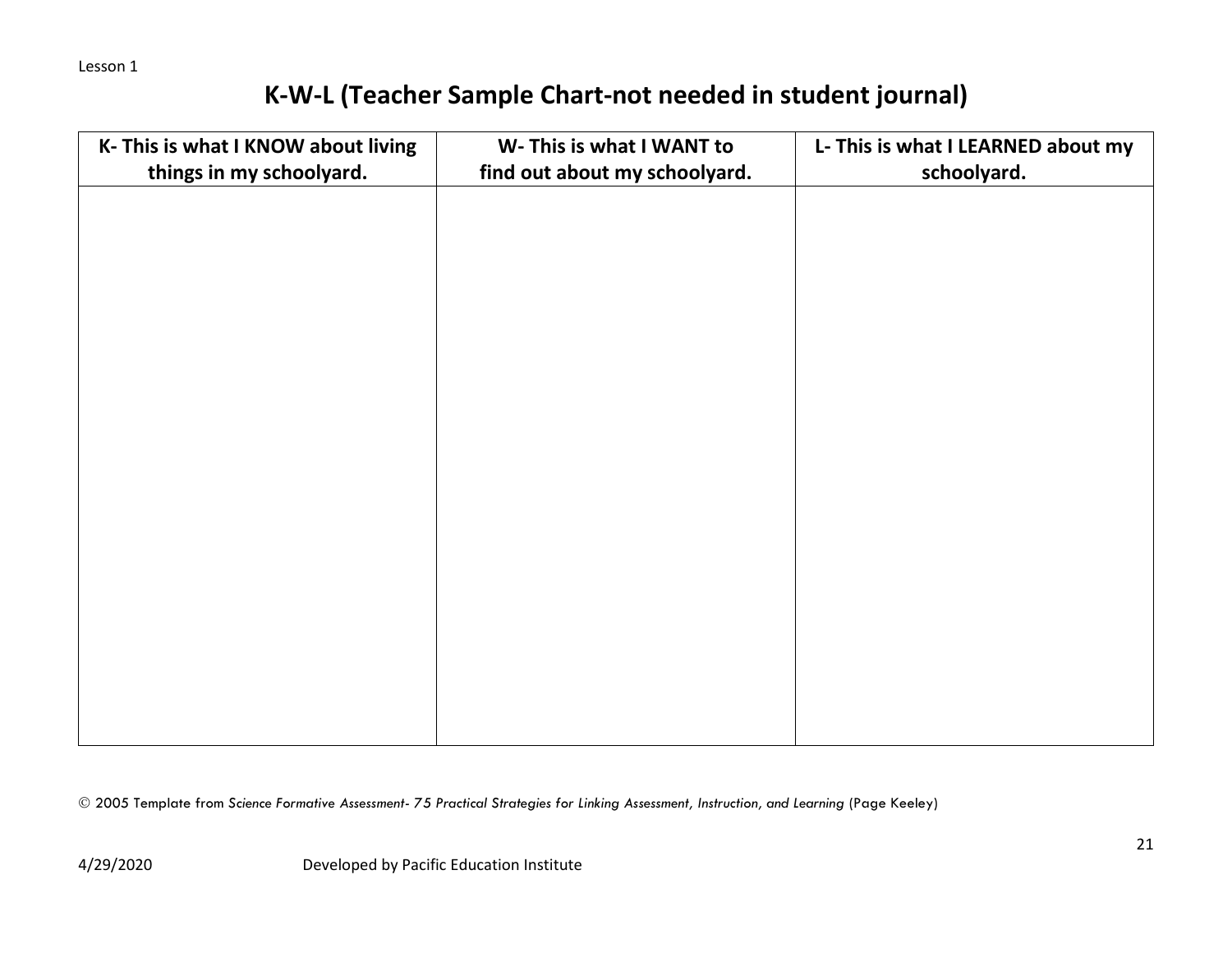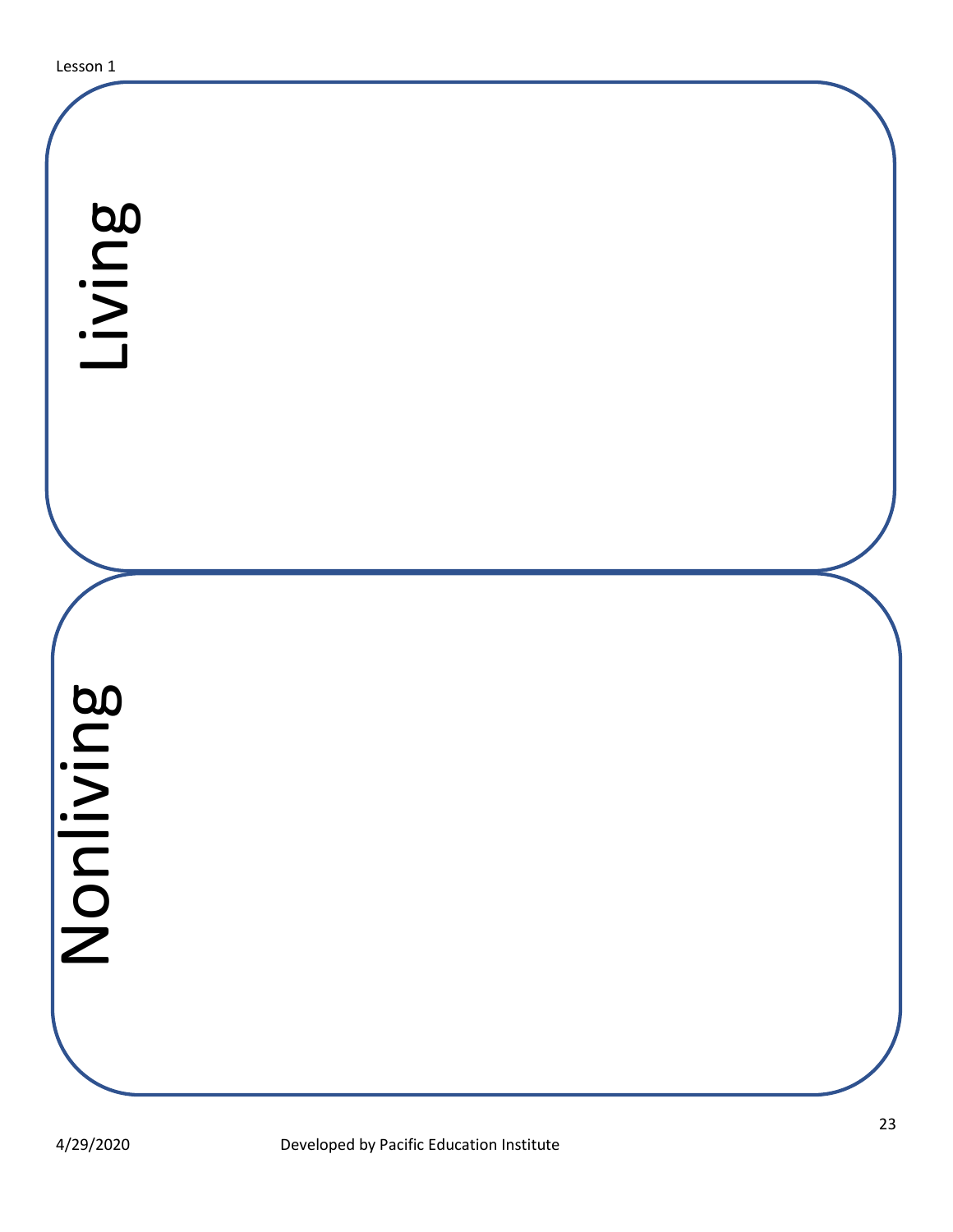# Rubric for Living and Nonliving Comparison

Standard:K-LS1-1 Use observations to describe patterns of what plants and animals (including humans) need to survive.

\*This assessment is working towards meeting the full standard.

| Score of 4           | Score of 3                 | Score of 2               | Score of 1                 |
|----------------------|----------------------------|--------------------------|----------------------------|
| Student was able     | Student sorted all but one | Student was able to sort | Student sorted more than   |
| to sort all pictures | picture correctly.         | all but two to three     | four pictures incorrectly. |
| correctly.           |                            | pictures correctly.      |                            |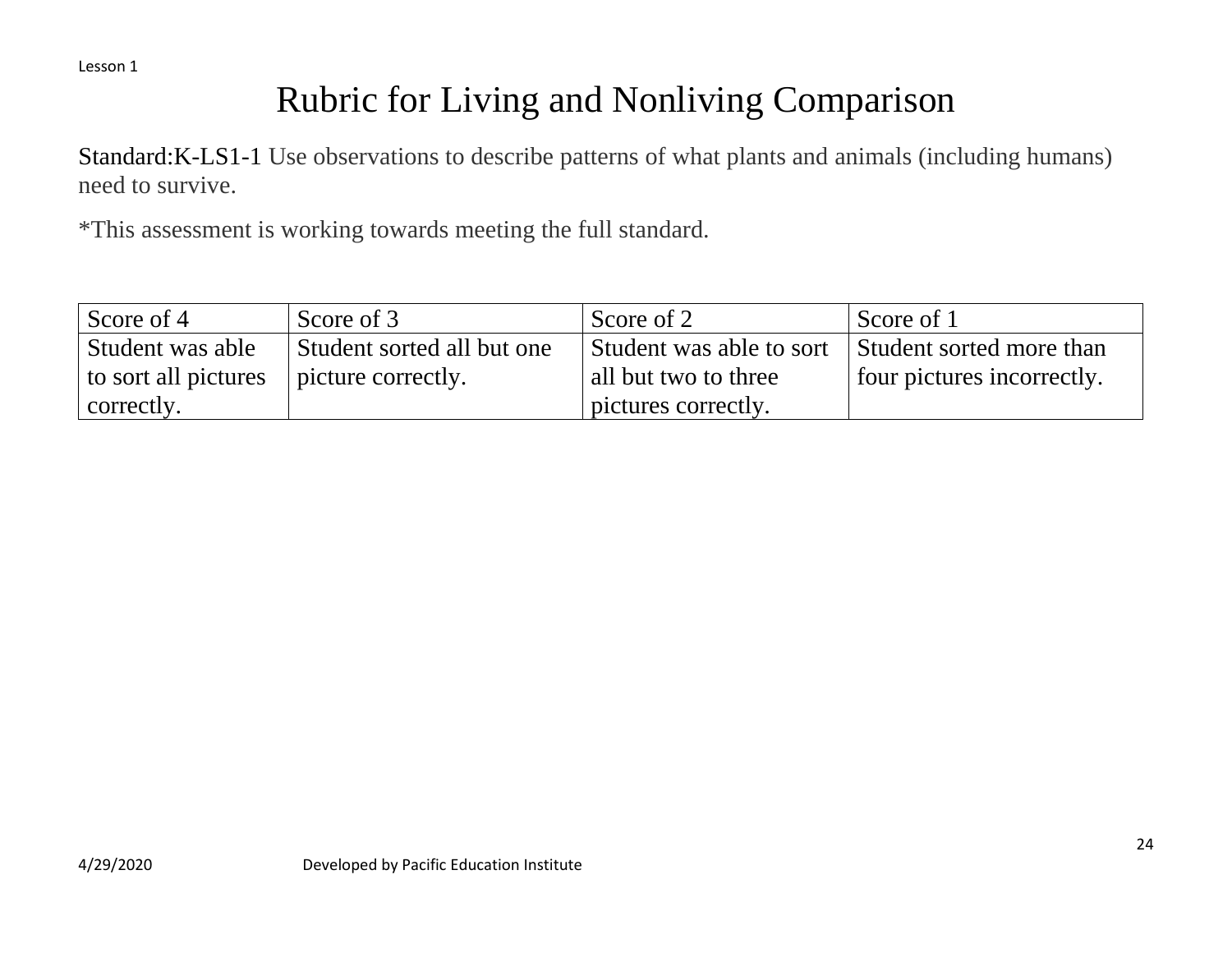| <b>Characteristics of Living</b> | <b>BUG</b> | PLAYGROUND | <b>DIRT</b> | SIDEWALK | DANDYLION | CLOUD | <b>FLAG</b> |
|----------------------------------|------------|------------|-------------|----------|-----------|-------|-------------|
| <b>Things</b>                    |            |            |             |          |           |       |             |
|                                  |            |            |             | 美丽       |           |       |             |
| Grow and Change                  |            |            |             |          |           |       |             |
| $\mathbb{Q}$                     |            |            |             |          |           |       |             |
| Need Food or Sunlight =          |            |            |             |          |           |       |             |
| Energy                           |            |            |             |          |           |       |             |
| Responds to Change               |            |            |             |          |           |       |             |
|                                  |            |            |             |          |           |       |             |
| Reproduce - Make more            |            |            |             |          |           |       |             |
| 人民                               |            |            |             |          |           |       |             |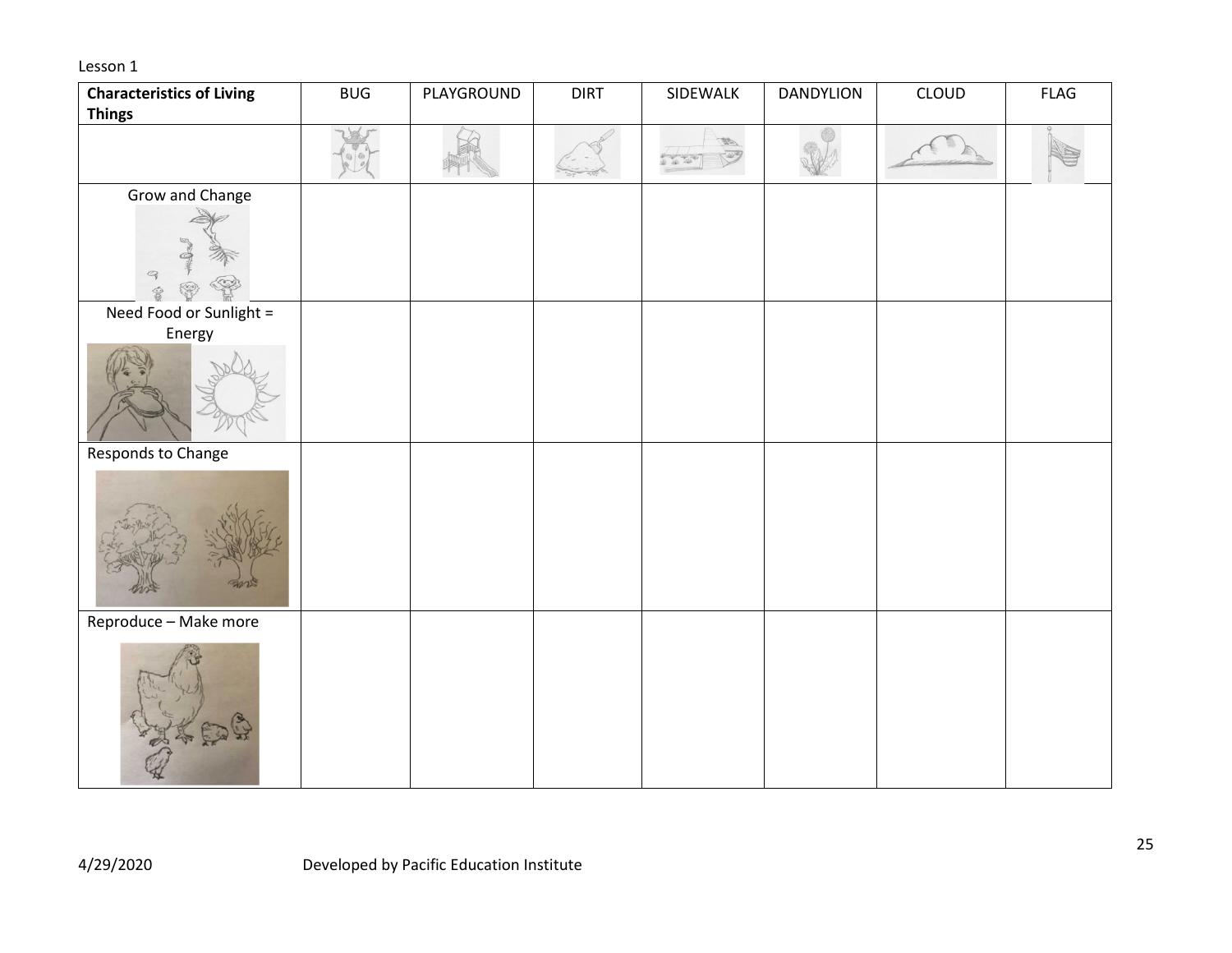# Rubric for Characteristics of Living Things

Standard: K-LS1-1 Use observations to describe patterns of what plants and animals (including humans) need to survive.

| Score of 4       | Score of 3                  | Score of 2                | Score of 1                 |
|------------------|-----------------------------|---------------------------|----------------------------|
| Student was able | Student was able to         | Student was able to       | Student was able to        |
| to identify all  | identify most               | identify some             | identify a few             |
| characteristic   | characteristics; one or two | characteristics; three to | characteristics correctly. |
| correctly.       | were incorrect.             | four were incorrect.      |                            |